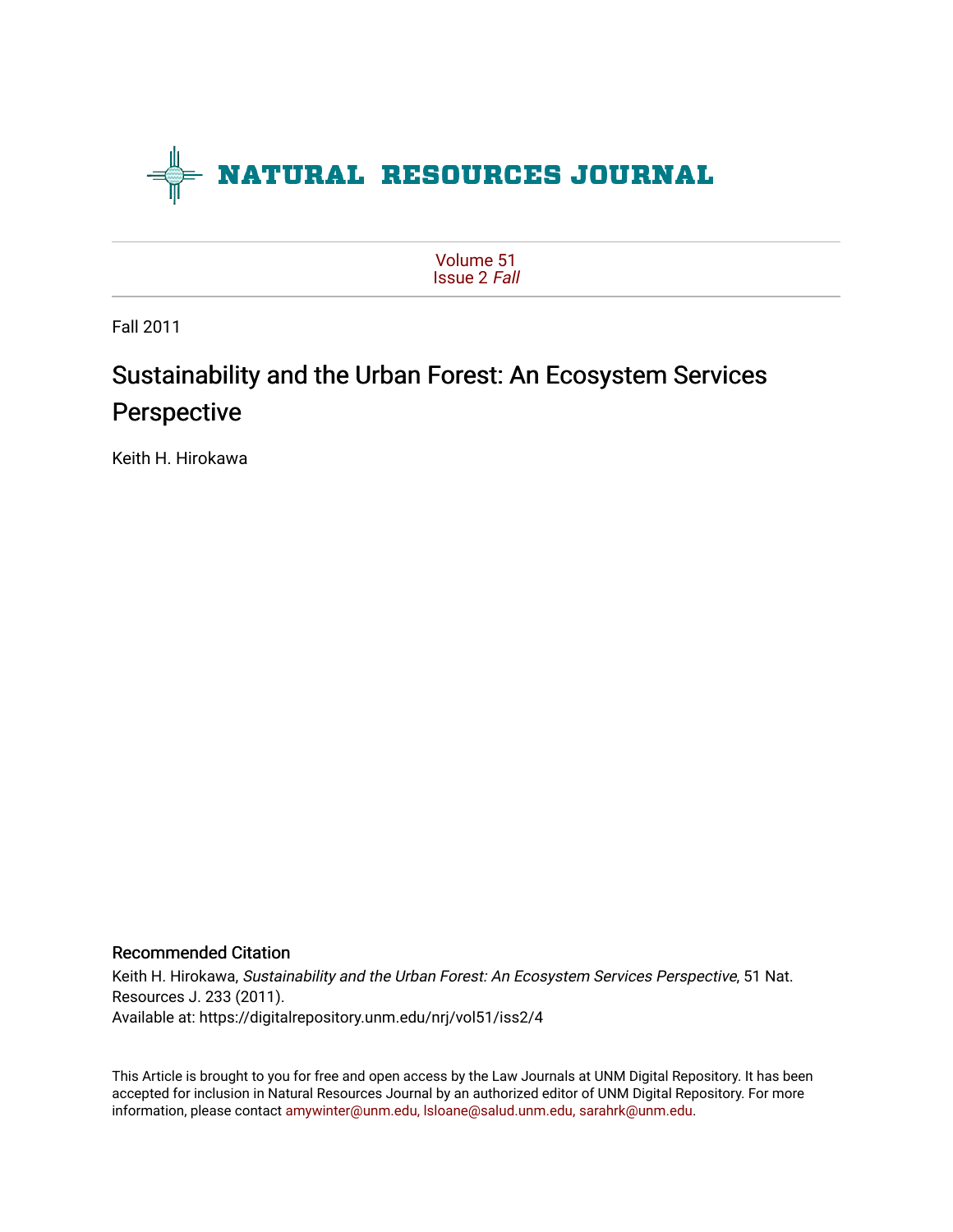# **KEITH H. HIROKAWA\***

# **Sustainability and the Urban Forest: An Ecosystem Services Perspective**

#### **ABSTRACT**

*Recently, urban forests have drawn attention due to interest in the idea that urban forests provide essential ecosystem services. Indeed, urban forests provide the benefits of a natural, cost-effective system of green infrastructure. Trees capture air and water pollutants, as well as provide shade, habitat, and even social structure. These services have a surprising but significant economic value, and attention to the design of urban forests can be a local means of capturing that value. From an ecosystem services perspective, the urban forest also reveals that the very existence of nature in the urban area occurs as both a conceptual and a physical construct. That is, trees in the urban area result from intention and design. This article argues that urban forestry is a local opportunity to engage in an exercise of selfdetermination and local identity. Urban forestry requires an investigation into the ties between the community*'*s environmental, economic, and social needs, a realization of the potential of space and natural infrastructure, and a manipulation of the services provided by trees. Understanding the nature of urban forests as urban, contingent, and constructed empowers local governments to become ecosystem beneficiaries by effectively bringing nature into their communities.*

"Urban forests don't get the recognition that natural forests do. They don't encompass sweeping vistas and magnificent views, and they rarely provide critical habitat to endangered species. But they are vital."<sup>1</sup>

# **I. INTRODUCTION**

Urban forests might be considered an afterthought to the legal strides toward environmental quality and natural resources protection. Indeed, when one considers the more visible drivers of wilderness protection (preserving areas "untrammeled by man"<sup>2</sup>), resource manage-

233

<sup>\*</sup> Assistant Professor, Albany Law School. J.D., University of Connecticut, 1998; M.A. University of Connecticut, 2003; L.L.M., Lewis and Clark School of Law, 2001. Sincere thanks go to Timothy Mulvaney and Andrew Long and for their comments on earlier drafts and my research assistants Anna Binau, Charles Gottlieb, and Luke Sledge.

<sup>1.</sup> Greg McPherson, *Value for Money...*, CHARTERED FORESTER, Winter 2009, at 14, 14, *available at* http://www.fs.fed.us/psw/programs/uesd/uep/products/cufr\_787\_ CharteredForesterWinter2009Feature.pdf.

<sup>2.</sup> *See generally* Wilderness Act of 1964, § 2(c), 16 U.S.C.A. § 1131 (West 2011).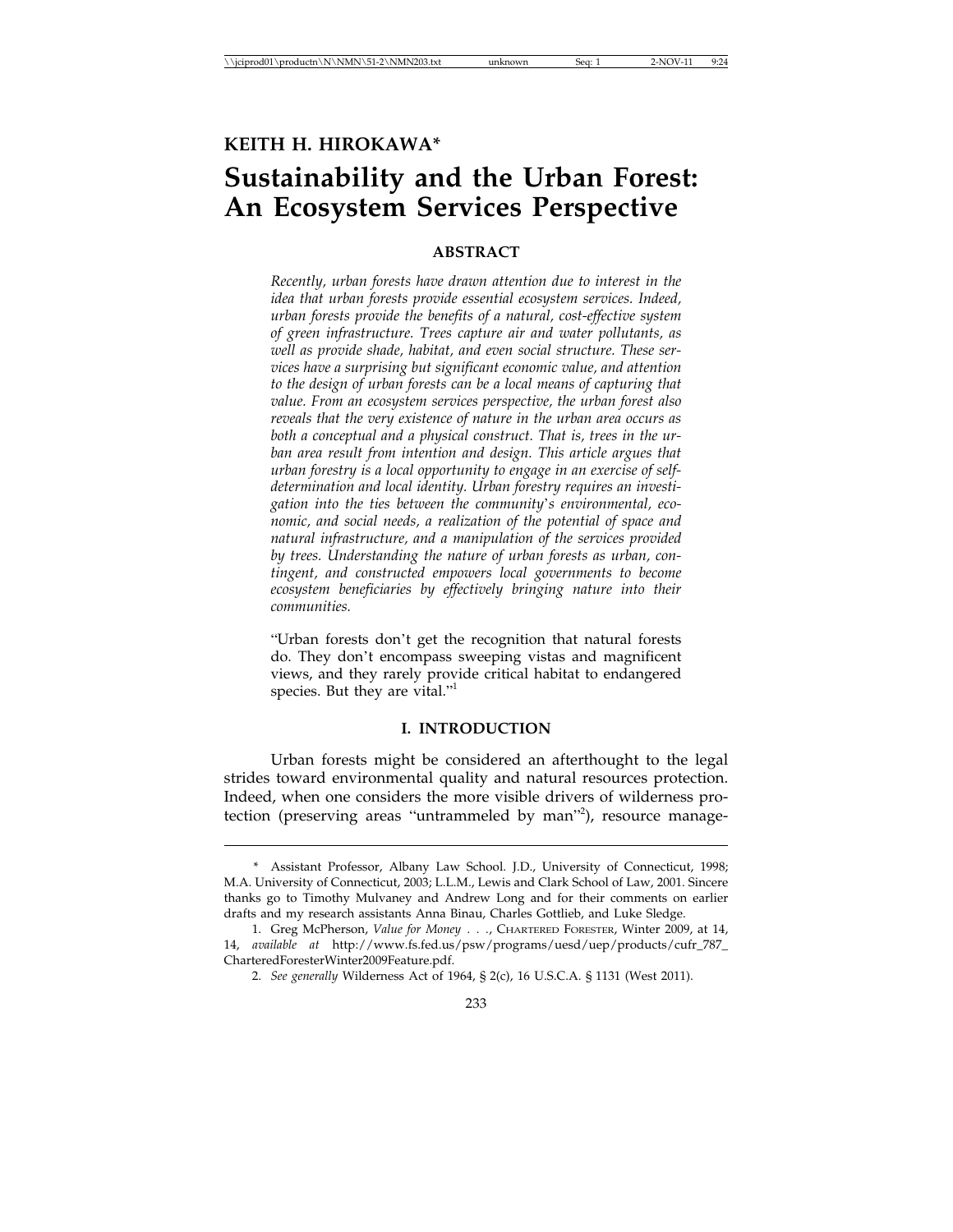ment (biodiversity protection and sustainable access to natural resources), and pollution control (minimizing risks to human health), urban forests may seem an unlikely fit, both due to the purposes of the urban forest and compatibilities of scale. Moreover, although urban areas are constantly expanding, urban forests may be perceived as comprising a very small fraction of the vegetated cover of the planet,<sup>3</sup> making a comparatively insignificant contribution to global carbon sequestration, and producing an almost unnoticeable source of commodity goods.<sup>4</sup> Against this backdrop, it is understandable that trees in urban areas have historically played a limited role in the environmental quality agenda.

Urban forests have recently captured the attention of researchers of various disciplines and governments at many levels. Of course, tree aesthetics and symbolism have long been considerations of municipal planning.<sup>5</sup> However, the explosion of interest in urban forests diverges from mere aesthetics. Contemporary urban forest planning is premised on the idea that urban forests provide essential green infrastructure services in controlling pollution and other environmental quality challenges in the urban area.<sup>6</sup> In addition, foresters have recognized that forest conversion through urbanization is a significant factor affecting the potential for trees to play a role in societal adaptation and mitigation to climate change. This trend invokes the science and economics of ecosystem services.<sup>7</sup>

<sup>3.</sup> Urban forests in the United States currently remove only a small fraction of the world's carbon output. Cheryl Kollin & James Schwab, *Bringing Nature into the City*, *in* PLANNING THE URBAN FOREST: ECOLOGY, ECONOMY, AND COMMUNITY DEVELOPMENT 1, 18 (James Schwab ed., 2009).

<sup>4.</sup> *See generally* STEVE BRATKOVITCH, JIM BOWYER, KATHYRN FERNHOLZ, & ALISON LINDBURG, URBAN TREE UTILIZATION AND WHY IT MATTERS (2008), *available at* http://www. fs.fed.us/ucf/supporting\_docs/DovetailUrban0108ig.pdf.

<sup>5.</sup> *See generally* Henry W. Lawrence, *The Neoclassical Origins of Modern Urban Forests*, 37 FOREST & CONSERVATION HIST. 26 (1993) (discussing the various purposes, goals, and symbolism of the urban forest).

<sup>6.</sup> Some have suggested that urban forest planning began as a regenerative effort following the sweeping effect of tree diseases in the later twentieth century, after which the U.S. Forest Service launched a focused effort to incentivize forest research and planning in urban areas. *See, e.g.*, Kollin & Schwab, *supra* note 3, at 3 (noting the disastrous effects on **R** urban forests from Dutch Elm Disease in the 1960s and 70s). Others note that the recent interest stems from present condition of urban trees, many of which are approaching an age at which human health hazards are an issue. *See, e.g.,* S.F. URBAN FORESTRY COUNCIL & DEP'T OF THE ENV'T, URBAN FOREST PLAN: CITY & COUNTY OF SAN FRANCISCO 5 (April 2006), *available at* http://www.sfenvironment.org/downloads/library/urbanforestplanmay06. pdf.

<sup>7.</sup> The term "ecosystem services" refers to "a wide range of conditions and processes through which natural ecosystems, and the species that are part of them, help sustain and fulfill human life." Gretchen C. Daily et al., *Ecosystem Services: Benefits Supplied to Human*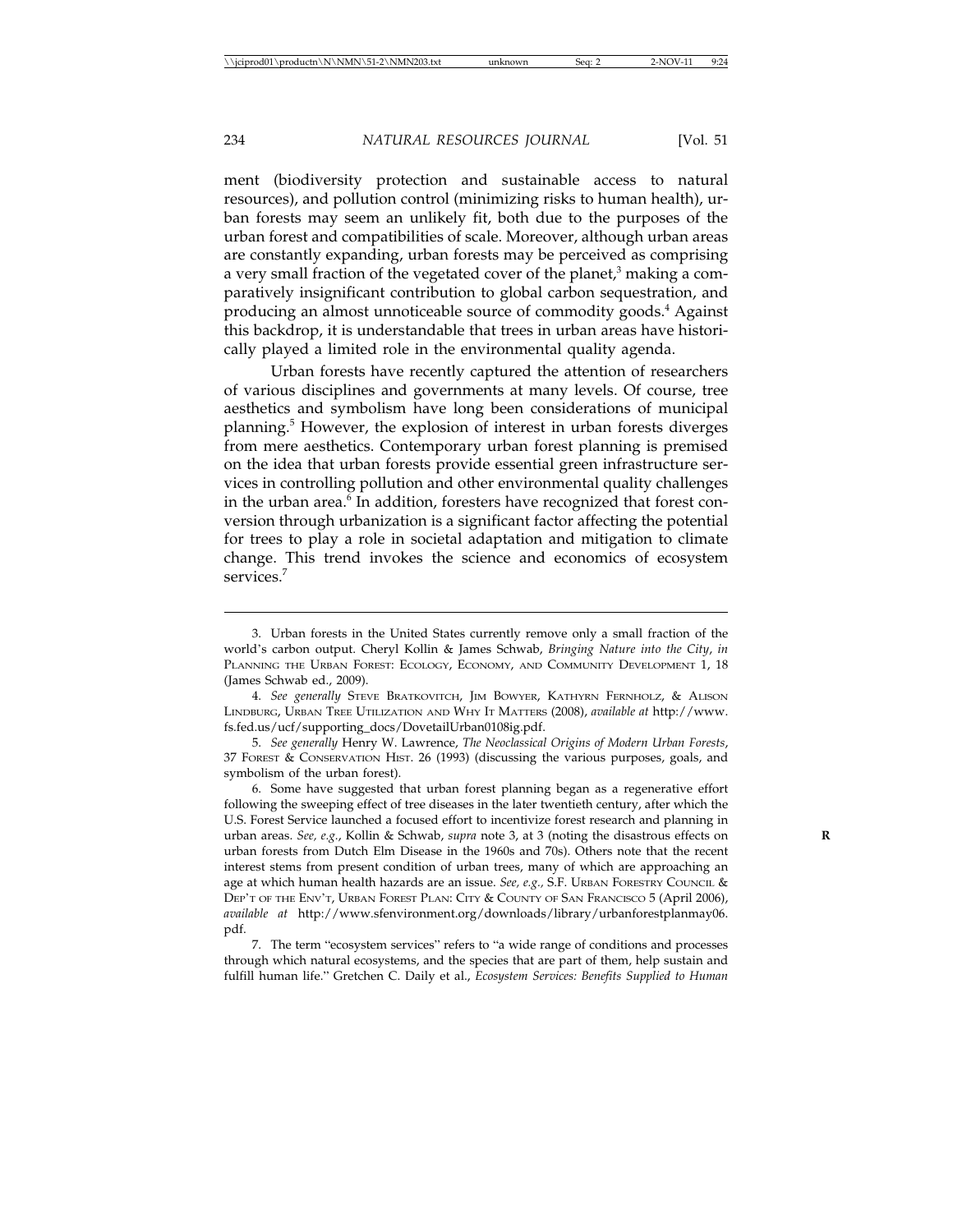Ecosystem services present an emerging form of analysis that requires the cooperation of ecology and economics. In this scheme, natural processes are recognized not only for producing those goods that have commodity value but also for non-commodity goods (such as snail darters), unvalued services (such as spiritual fulfillment and biodiversity regulation<sup>8</sup>), and undervalued services (such as water filtering and provision). These goods and services, which are essential to human wellbeing,<sup>9</sup> have largely been ignored in economic valuations of natural resources.10 What is unique about ecosystem services research is that its exercise of identifying the vast array of services essential to human wellbeing results in an analysis of the value of preserving ecosystem functionality. The complex functionality of ecosystems provides insights into

10. The Environmental Protection Agency (EPA) recently acknowledged that its regulation of environmental quality has been so fractured as to omit ecosystem services. EPA SCI. ADVISORY BD., VALUING THE PROTECTION OF ECOLOGICAL SYSTEMS AND SERVICES 8 (May 2009). Robert Costanza and Herman Daly have pointed out that one explanation for our omission of natural capital from analysis of capital assets "has been the tenet of neoclassical economic theory that human-made capital is a near-perfect substitute for natural resources, and hence for the natural capital that generates the flow of natural resources." Robert Costanza & Herman E. Daly, *Natural Capital and Sustainable Development*, 6 CONSERVATION BI-OLOGY 37, 40 (1992).

*Societies by Natural Ecosystems*, 2 ISSUES IN ECOLOGY 1, 2 (1997), *available at* http://www. sierraforestlegacy.org/Resources/Conservation/FireForestEcology/ForestEconomics/Economics-Daily97.pdf. Robert Costanza and his colleagues define the term with a similar appeal to functionality: "Ecosystem functions refer variously to the habitat, biological or system properties or processes of ecosystems. Ecosystem goods (such as food) and services (such as waste assimilation) represent the benefits human populations derive, directly or indirectly, from ecosystem functions." Robert Costanza et al., *The Value of the World*'*s Ecosystem Services and Natural Capital*, 387 NATURE 253, 253 (1997), *available at* http://www. nature.com/nature/journal/v387/n6630/pdf/387253a0.pdf.

<sup>8.</sup> Even with the methodological trends and developments in ecosystem services, biodiversity and spiritual fulfillment have been difficult to value. Nevertheless, researchers have explored ways to capture the value of biodiversity in economic terms. *See, e.g.,* PAVAN SUKHDEV ET AL., THE ECONOMICS OF ECOSYSTEMS & BIODIVERSITY, MAINSTREAMING THE ECO-NOMICS OF NATURE: A SYNTHESIS OF THE APPROACH, CONCLUSIONS AND RECOMMENDATIONS OF TEEB 20 (2010), *available at* http://www.teebweb.org/LinkClick.aspx?fileticket=bYhDo hL\_TuM%3d&tabid=924&mid=181.

<sup>9.</sup> As the *Millennium Ecosystem Assessment* reports: "Ecosystem services are the benefits people obtain from ecosystems. These include *provisioning services* such as food, water, timber, and fiber; *regulating services* that affect climate, floods, disease, wastes, and water quality; *cultural services* that provide recreational, aesthetic, and spiritual benefits; and *supporting services* such as soil formation, photosynthesis, and nutrient cycling . . . . The human species, while buffered against environmental changes by culture and technology, is fundamentally dependent on the flow of ecosystem services." MILLENNIUM ECOSYSTEM ASSESSMENT, ECOSYSTEMS AND HUMAN WELL-BEING: SYNTHESIS, at v (2005), *available at* http://www.maweb.org/documents/document.356.aspx.pdf.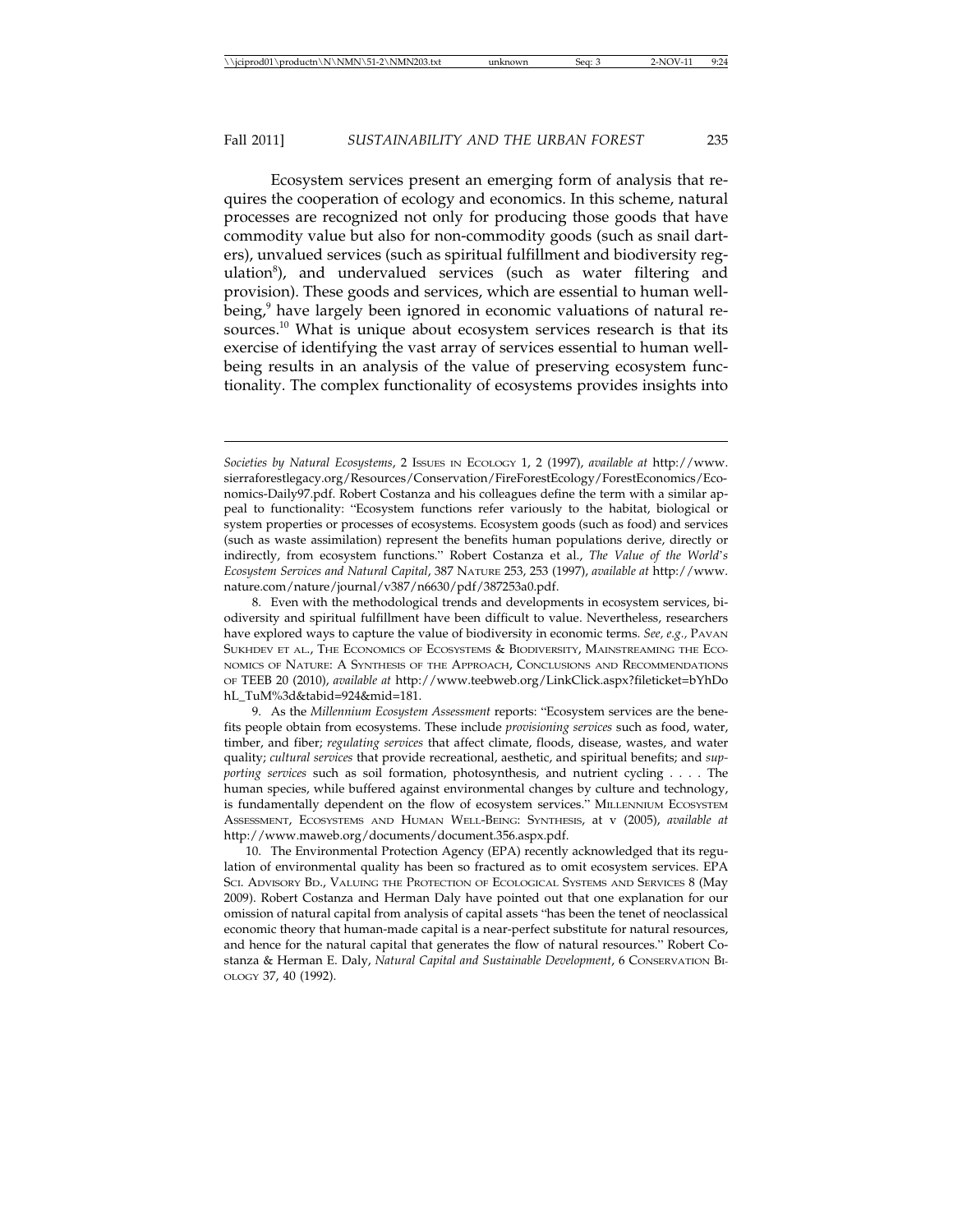both the economic and social value of these services. This perspective alters our understanding of nature "from amenity to living technology."<sup>11</sup>

This article argues that the ecosystem services perspective presents local governments with opportunities to practice effective selfdetermination and good governance. The choices that local governments make regarding whether, and to what extent, urban forests should be protected tell a great deal about the manner in which the particular community calculates the value and benefits of natural features. What makes urban trees so important to the question of local identity is in the nature of the urban forest: The urban forest is fundamentally, and in some ways uniquely, a local community choice.<sup>12</sup> Thus, urban forest planning is an investigation into the ties between the community's environmental, economic, and social needs, a realization of the potential of space and natural infrastructure, and ultimately, an exercise in the manipulation of forest ecosystems to maximize the services provided by trees.

# **II. ECOSYSTEM SERVICES OF URBAN FORESTS**

Urban forests are recent arrivals to the environmental quality dialogue. In part, attention to urban forests arises as an element of nonpoint source pollution, a nagging problem that has proven to be a significant challenge for the pollution control laws arising in the 1970s.<sup>13</sup> "Green infrastructure" offers mitigation for nonpoint source pollution due to the manner in which trees capture and filter stormwater before it becomes a pollution problem.14 As with forests in general, urban forests are gaining attention as a tool in climate change strategies due to the ability of trees

<sup>11.</sup> E. Gregory McPherson, *Accounting for Benefits and Costs of Urban Greenspace,* 22 LANDSCAPE & URBAN PLANNING 41, 41 (1992).

<sup>12.</sup> Hence, Henry Lawrence begins his analysis of the origins of urban forests: "[T]rees in cities are cultural expressions." Lawrence, *supra* note 5, at 26. **R**

<sup>13.</sup> League of Wilderness Defender/Blue Mountains Biodiversity Project v. Forsgren, 309 F.3d 1181, 1184 (9th Cir. 2002) ("[a]lthough nonpoint source pollution is not statutorily defined, it is widely understood to be the type of pollution that arises from many dispersed activities over large areas, and is not traceable to any single discrete source."). *See, e.g.*, A. Dan Tarlock, *Land Use Regulation: The Weak Link in Environmental Protection*, 82 WASH. L. REV. 651, 654–57 (2007) (discussing the failures of environmental regulation in addressing nonpoint source pollution).

<sup>14.</sup> "Green infrastructure" has been defined as "[a]n interconnected network of natural areas and other open spaces that conserves natural ecosystem values and functions, sustains clean air and water, and provides a wide array of benefits to people and wildlife." MARK A. BENEDICT & EDWARD T. MCMAHON, GREEN INFRASTRUCTURE: LINKING LANDSCAPES AND COMMUNITIES 1 (2006), *quoted in* Kollin & Schwab, *supra* note 3, at 3. **R**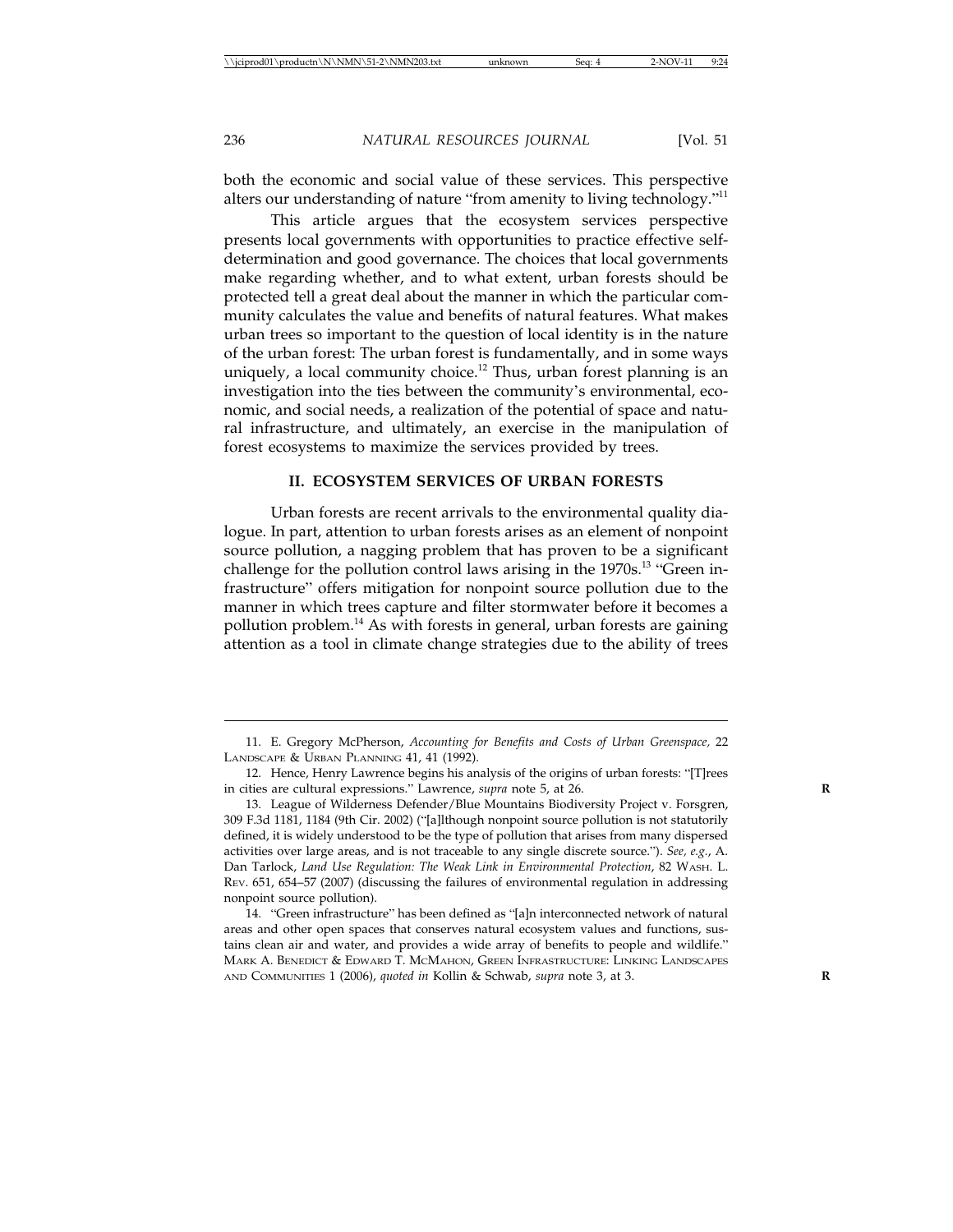to capture air pollutants.<sup>15</sup> In addition, urban ecosystems suffer particular problems resulting from the intensity of urban development and place-dependent changes:

The expansion and development of urban areas over time brings important changes in vegetation and other resources. Alterations to the distribution of land uses, intensity of urbanization, and urban population characteristics result in different combinations of ground cover types (e.g., mixes of vegetation and artificial surfaces), increased/decreased opportunities for tree establishment and growth, changing environmental conditions, different resource-use patterns, and altered management objectives over time. New developments in transportation technology, or manufacturing and service industries can bring considerable change to the condition, function, and management of urban lands and associated resources. Changes in neighborhood residents can also prompt different approaches to the management of forests in residential areas, parks, and other open spaces. Further, the introduction of exotic plants and animals into interstate and international trade centers can have a profound influence on the urban forest, as evidenced by Dutch elm disease, gypsy moth, and the Asian longhorned beetle.<sup>16</sup>

Yet, the location of urban forests is also relevant to the services they can provide; urban forests are urban, and as such, are uniquely situated to provide services to a large, concentrated population.<sup>17</sup> Urban forests may be gaining ground in the environmental dialogue because of their potential to close equity gaps by offering convenient access to nature to a broad spectrum of the population.<sup>18</sup> With these principles in mind, the goal of urban forestry planning is to capture forest ecosystem services in

<sup>15.</sup> JOHN F. DWYER ET AL., U.S. DEP'T OF AGRIC. FOREST SERV., CONNECTING PEOPLE WITH ECOSYSTEMS IN THE 21ST CENTURY: AN ASSESSMENT OF OUR NATION'S URBAN FORESTS 2 (2000).

<sup>16.</sup> John F. Dwyer & David J. Nowack, *A National Assessment of the Urban Forest: An Overview*, *in* PROCEEDINGS OF THE SOCIETY OF AMERICAN FORESTERS 157, 159 (Sept. 1999).

<sup>17.</sup> As noted in the *Millennium Ecosystem Assessment,* "[a]lmost half of the world's population now lives in urban areas, and this proportion is growing. Urban development often threatens the availability of water, air and water quality, waste processing, and many other qualities of the ambient environment that contribute to human well-being, and this degradation is particularly threatening to vulnerable groups such as poor people." MILLENNIUM ECOSYSTEM ASSESSMENT, *supra* note 9, at 60. **R**

<sup>18.</sup> Frances E. Kuo, *The Role of Arboriculture in a Healthy Social Ecology,* 29 J. ARBORICUL-TURE 148, 149 (2003).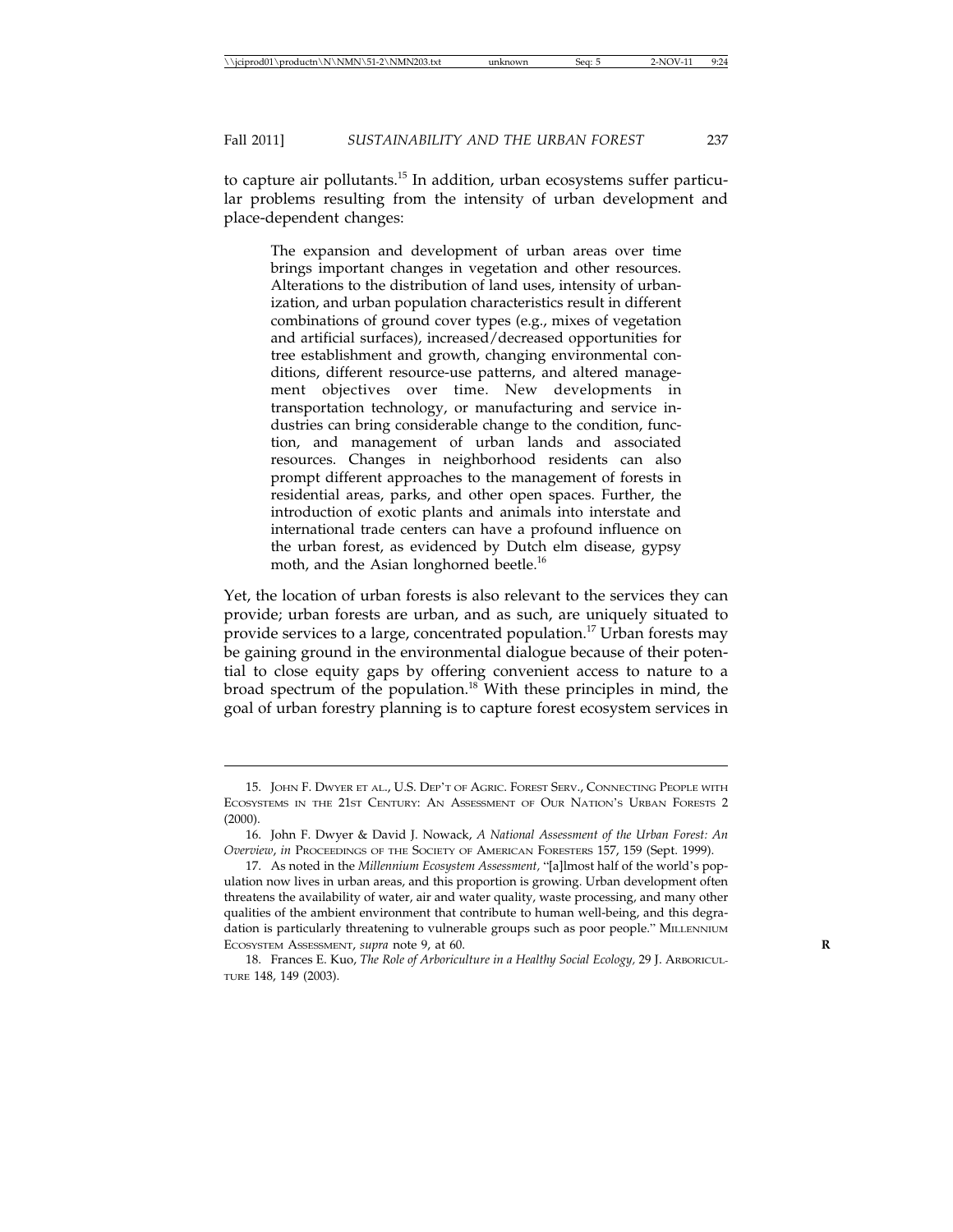ways that benefit human environmental, social, and economic needs in urban areas.19

# **A. The Ecological Services Provided by Trees**

Governments at all levels are just beginning to realize the expansive importance of trees in the urban environment. In addition to the aesthetic benefits of vegetative surroundings, "[t]he effects of the urban forest on the physical, biological, and social environments can ripple from the inner city to the farthest reaches of wilderness."20 Urban forests provide wildlife habitat, protection from wind, and local soil stability. They are also essential in providing certain services relevant to the mitigation of urbanization and other anthropogenic impacts. $^{21}$ 

For instance, trees help mitigate the water quality deterioration caused by urbanization. Water bodies are threatened by disproportionate ratios of impervious surface and trees. The collection of stormwater on impervious surfaces and its transportation to water courses result in water temperature increases and the discharge of a variety of pollutants, such as oil and antifreeze from roadways and driveways, fertilizers, pesticides, and garbage. An increase in water temperature poses a challenge to temperature-sensitive species, such as trout and small invertebrates. Pollutants can accelerate algal blooms and other consequences of nutrient imbalances. Trees mitigate these urban effects by reducing and filtering stormwater runoff flows. Stormwater can be intercepted by leaves, branches, and trunks, or it can return to the atmosphere through evaporation, or it can even percolate.<sup>22</sup> As a result, urban trees reduce the volume of water needing containment and treatment under many development regulatory schemes. These services are particularly important in riparian corridors, where trees serve a variety of functions rang-

<sup>19.</sup> Urban forestry has been defined as "a planned and programmatic approach to the development and maintenance of the urban forest, including all elements of green infrastructure within the community, in an effort to optimize the resulting benefits in social, environmental, public health, economic, and aesthetic terms, especially when resulting from a community visioning and goal-setting process." Kollin & Schwab, *supra* note 3, at 3. **R**

<sup>20.</sup> DWYER ET AL., *supra* note 15, at 3. **R**

<sup>21.</sup> Even in urban areas, trees are significant for their roles in providing a functional habitat for a diversity of species of wildlife. As noted by the New York Legislature: "Trees and shrubs can improve the quality of urban environments by helping to prevent erosion, by providing shade, modifying extremes of temperature and humidity, helping to reduce noise and air pollution, and enhancing the aesthetic quality of life . . . . [V]egetation in urban green space can contribute to urban water shed management and provide habitats for desirable urban wildlife." N.Y. ENVTL. CONSERVATION L. § 53-0301(3) (2011).

<sup>22.</sup> Kollin & Schwab, *supra* note 3, at 4. **R**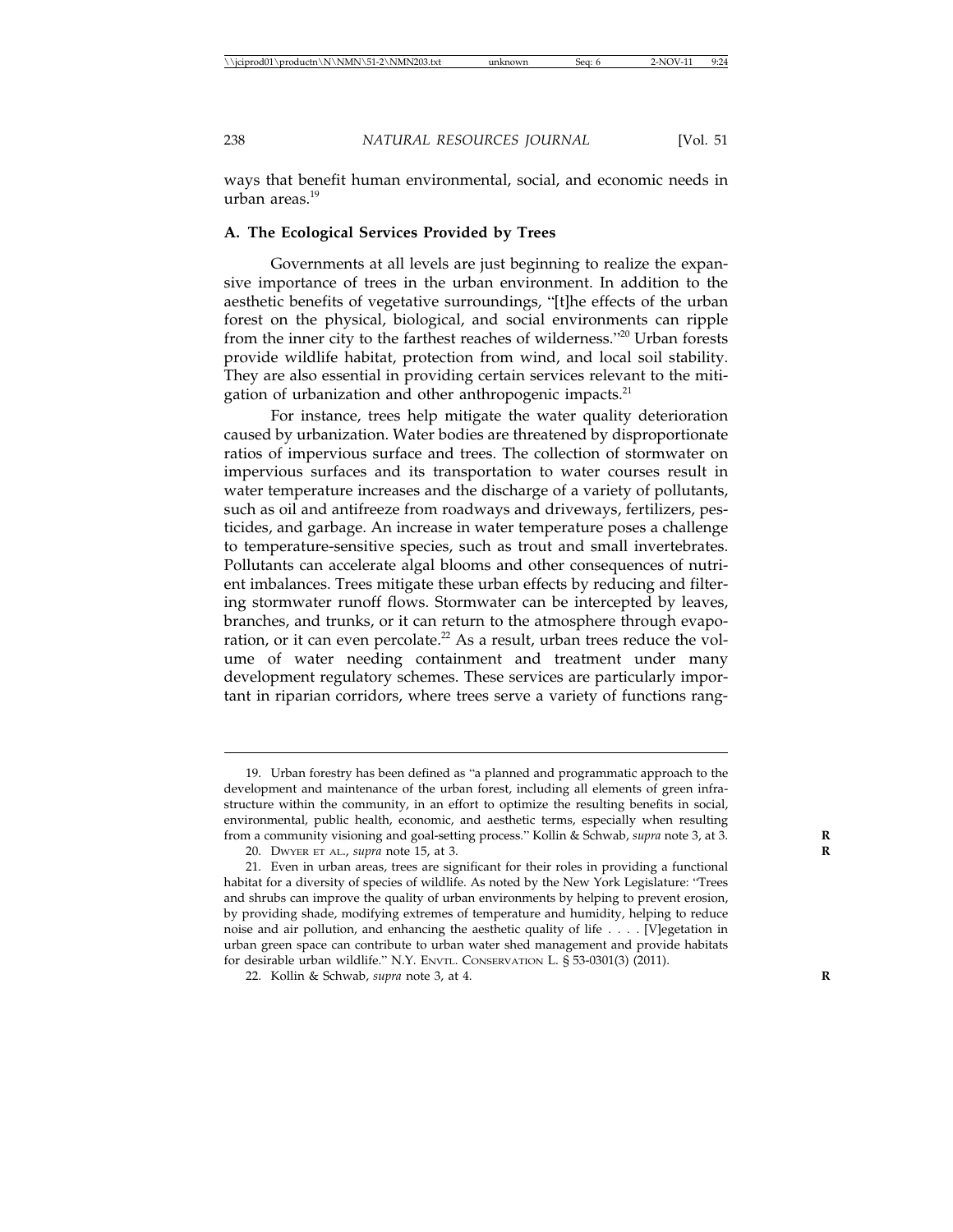ing from erosion control, water flow, and water quality regulation to the provision of shade, shelter, and foraging and breeding areas for wildlife.

Research also shows that productive management of urban tree canopy cover results in air quality improvements and can help local governments in meeting federal clean air standards.<sup>23</sup> Air quality is a concern for all local governments but it is a particular challenge in urban areas where cities and regions struggle to meet air quality standards. Trees are capable of removing a variety of pollutants from the air, including (but not limited to) nitrogen dioxide  $(NO_2)$ , sulfur dioxide  $(SO_2)$ , ozone  $(O_3)$ , carbon monoxide (CO), and particulate matter (PM10).<sup>24</sup> In addition to removing pollutants, trees also release oxygen and reduce atmospheric carbon by absorption.25 Although some of these removal functions are temporary (occasionally resulting in re-disbursement of atmospheric particles) and are limited by the potential volume of pollutant capture in any particular urban tree, the air quality impacts of urban trees are nonetheless significant and can be increased by productive attention to urban tree canopy cover.<sup>26</sup>

Trees also provide services in the form of energy conservation and climate control.<sup>27</sup> As a direct benefit, trees intercept sunlight before it reaches buildings and surfaces that radiate heat, such as asphalt and brick. Trees provide shade and cooling for both the outside and inside of the buildings they cover, thereby reducing the energy required for air conditioning and other artificial climate-control technologies. Moreover, trees provide water vapor cooling through evapotranspiration, and other cumulative and indirect climate benefits, such as by mitigating heat island effect<sup>28</sup> and helping protect and maintain grey infrastructure elements.<sup>29</sup>

29. E. Gregory McPherson & Jules Muchnick, *Effects of Street Tree Shade on Asphalt Concrete Pavement Performance*, 31 J. ARBORICULTURE 303, 308 (2005) (finding a correlation between tree shade and better performance of pavement). Examples of grey infrastructure

<sup>23.</sup> David J. Nowak, Daniel E. Crane, & Jack C. Stevens, *Air Pollution Removal by Urban Trees and Shrubs in the United States*, 4 URBAN FORESTRY & URBAN GREENING 115 (2006).

<sup>24.</sup> *Id*. Kollin & Schwab, *supra* note 3, at 6–7. **R**

<sup>25.</sup> David J. Nowak & Daniel E. Crane, *Carbon Storage and Sequestration by Urban Trees in the USA*, 116 ENVTL. POLLUTION 381, 381 (2002).

<sup>26.</sup> Nowak, Crane & Stevens, *supra* note 23, at 122. **R**

<sup>27.</sup> Kollin & Schwab, *supra* note 3, at 5–6. **R**

<sup>28.</sup> EPA explains the concept of "heat island effect" as: "Many urban and suburban areas experience elevated temperatures compared to their outlying rural surroundings; this difference in temperature is what constitutes an urban heat island. The annual mean air temperature of a city with one million or more people can be 1.8 to 5.4°F (1 to 3°C) warmer than its surroundings, and on a clear, calm night, this temperature difference can be as much as 22°F (12°C)." EPA, REDUCING URBAN HEAT ISLANDS: COMPENDIUM OF STRATEGIES 1 (2008), *available at* http://www.epa.gov/heatisld/resources/pdf/BasicsCompendium.pdf.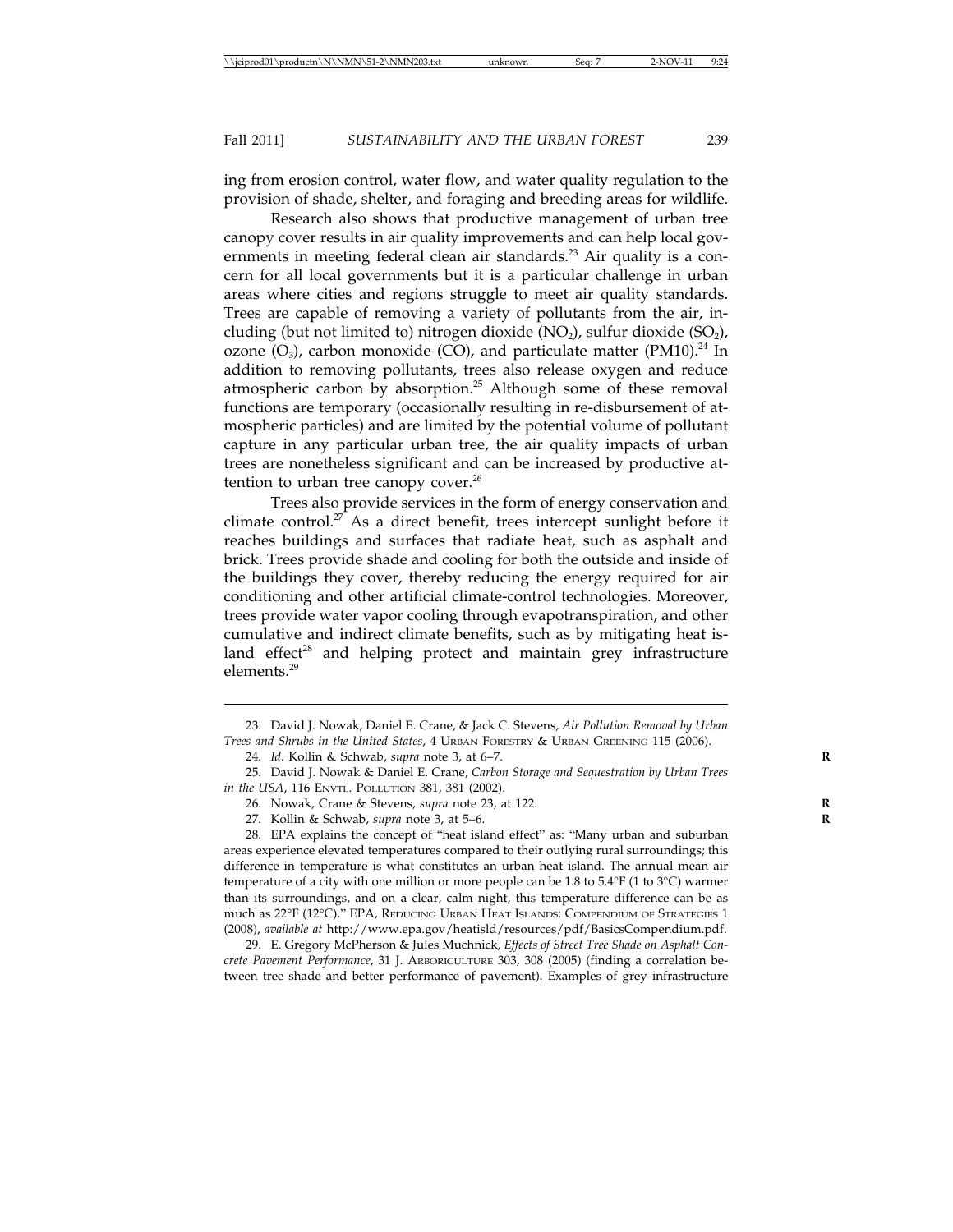# **B. Social Services of Urban Trees**

In addition to these physical benefits, trees also offer significant social, cultural, and spiritual services in urban areas. First, the social importance of trees is clearly evidenced by their power and pervasiveness as spiritual and cultural icons.<sup>30</sup> Urban trees, which provide an aesthetic value beyond objective quantification,<sup>31</sup> "can turn city blocks into special places—places for residents to recreate, to gather with family and friends, and to care about."32 Although difficult to quantify, urban forests provide a meaningful opportunity for outdoor recreation and interaction with nature.

Second, urban forests offer access to personal experiences with nature. Because urban forests are experienced on a regular basis, the lesstangible benefits of interacting with forests in urban areas can be equivalent to, or even more satisfying than, the wilderness experience.<sup>33</sup> Moreover, living in the urban forest may be the only forest experience for many urban dwellers, $34$  as "[t]he symbolic nature of place features contribute to a resident's extended self, place identity and ultimately,

30. *See generally* FRED HAGENDER, THE MEANING OF TREES (2005) for a discussion about the different and often divergent symbolic, spiritual, and cultural roles played by trees.

31. *See* Richard E. Chenowith & Paul H. Gobster, *The Nature and Ecology of Aesthetic Experience in the Landscape*, 9 LANDSCAPE J. 1, 1 (1990) (testing the assumption "that beautiful landscapes provide unique opportunities for people to achieve special kinds of experiences, often called 'aesthetic,' that are highly valued and less likely to occur in less-beautiful places," and finding that urban forest managers should take aesthetic value into account when designing forest resources.).

32. DWYER, ET AL., *supra* note 15, at 3. **R**

33. Chenowith & Gobster, *supra* note 31; *see generally* R. Bruce Hull, *How the Public* **R** *Values Urban Forests*, 18 J. ARBORICULTURE 98 (1992), *available at* http://www.sfrc.ufl.edu/ urbanforestry/Resources/PDF%20downloads/Hull\_values\_1992.pdf (explaining that following Hurricane Hugo in South Carolina, over 30 percent of respondents stated that the forest destruction had been the most significant even though many churches, historical structures, and homes were destroyed. These results also indicated the numerous and diverse values that humans associate with forests.).

34. David J. Nowak, Mary H. Noble, Susan M. Sisinni, & John F. Dwyer, *Assessing the US Urban Forest Resource*, 99 J. FORESTRY 37, 38 (2001), *available at* http://nrs.fs.fed.us/ pubs/jrnl/2001/nc\_2001\_Nowak\_001.pdf.

include roads and bridges, utility lines, and telecommunication facilities. Examples of green infrastructure might include natural land and ecosystem features, such as wetlands and their capacity to provide clean water, serve as habitat, recharge groundwater, and reduce flood hazards. *E.g.,* GREEN INFRASTRUCTURE PLAN FOR SARATOGA COUNTY 1 (2006), *available at* http://www.saratogaplan.org/documents/FullPlan\_LessApp.pdf ("Like the highways, water, sewer, and electric lines and other built or 'grey' infrastructure, 'green' infrastructure is the network of natural landscapes including forests, farmlands, parks and preserves.").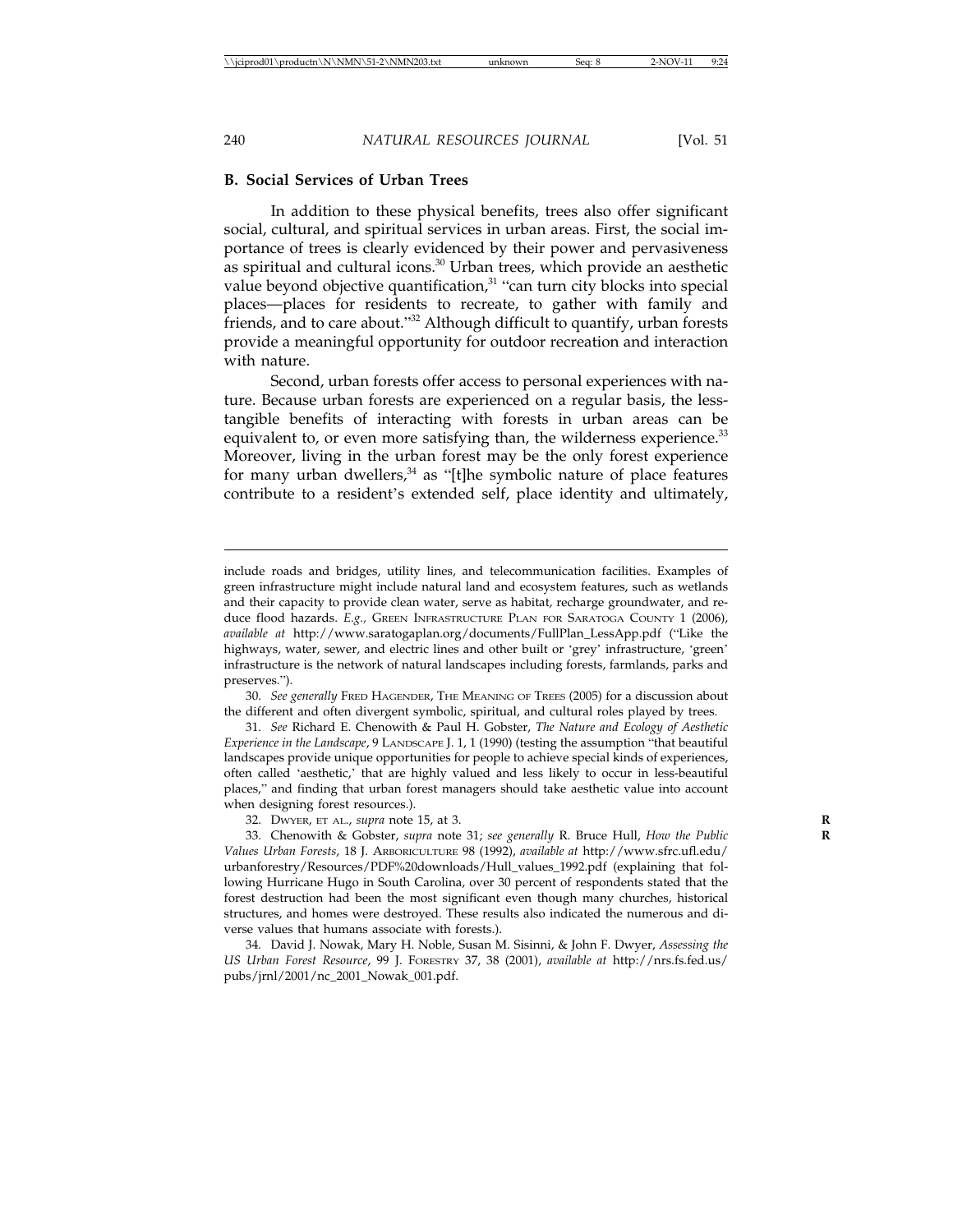self identity."35 As such, trees can provide psychological and spiritual benefits in urban areas.

Third, health-related benefits illustrate the profound importance of trees and tree services in urban areas. Skin cancer, asthma, and obesity are on the rise, and trees offer protective and preventative services against these problems.<sup>36</sup> Shade from trees reduces sun exposure. Air pollutant filtering mechanisms in trees can reduce the stressors that trigger asthma. In addition, studies show that the mere presence of trees increases the frequency of outdoor recreation, particularly in children, assisting in the fight against the obesity epidemic.<sup>37</sup> These benefits are of course location dependent, yet urban forests "occur where the vast majority of the human population lives, works, and recreates,"38 and are more accessible to most than the more "wild" or "natural" experiences offered by wilderness areas, national parks, and national monuments.

Despite these potential benefits, not all communities are so accommodating of the movement toward revitalizing urban forests.<sup>39</sup> For instance, urban forests have been questioned on grounds of safety, with housing authority managers and police suggesting that trees can reduce visibility, $40$  thereby creating sheltered areas for the commission of

38. DWYER, ET AL., *supra* note 15, at 3. *See also*, David J. Nowak et al., *The Increasing* **R** *Influence of Urban Environments on US Forest Management*, J. FORESTRY 377, 380 (2005), *available at* http://www.fs.fed.us/ne/newtown\_square/publications/other\_publishers/OCR/ ne\_2005\_nowak002.pdf.

39. *See, e.g.*, UNITED NATIONS ENVIRONMENT PROGRAMME 2010, *The Greening of Water Law: Managing Freshwater Resources for People and the Environment* xi-xii (2010), *available at* http://www.unep.org/delc/PDF/UNEP\_Greening\_water\_law.pdf (noting that the trend toward greening water law is significant but not universal. "[B]ecause the green approach to water regulation does not always result in immediate societal benefits, governments also face political and economic obstacles in seeking to realign medium and long-term water management strategies rather than providing for the immediate needs of their citizens.").

40. Kuo, *supra* note 18, at 149. **R**

<sup>35.</sup> Hull, *supra* note 33, at 99. **R**

<sup>36.</sup> *See* Kollin & Schwab, *supra* note 3, at 7–9. **R**

<sup>37.</sup> Gilbert C. Liu, et al., *Green Neighborhoods, Food Retail and Children Overweight: Differences by Population Density*, 21 AM. J. HEALTH PROMOTION 317, 322 (2007), *available at* http://www.goforyourlife.vic.gov.au/hav/admin.nsf/Images/Green\_Neighborhoods. pdf/\$File/Green\_Neighborhoods.pdf; Janice F. Bell, et al., *Neighborhood Greenness and 2- Year Changes in Body Mass Index of Children and Youth*, 35 AM. J. PREVENTATIVE MED. 547, 551–52 (Dec. 2008), *available at* http://sfgov3.org/ftp/uploadedfiles/shapeupsf/ research\_data/Neighborhood\_Greenness.pdf.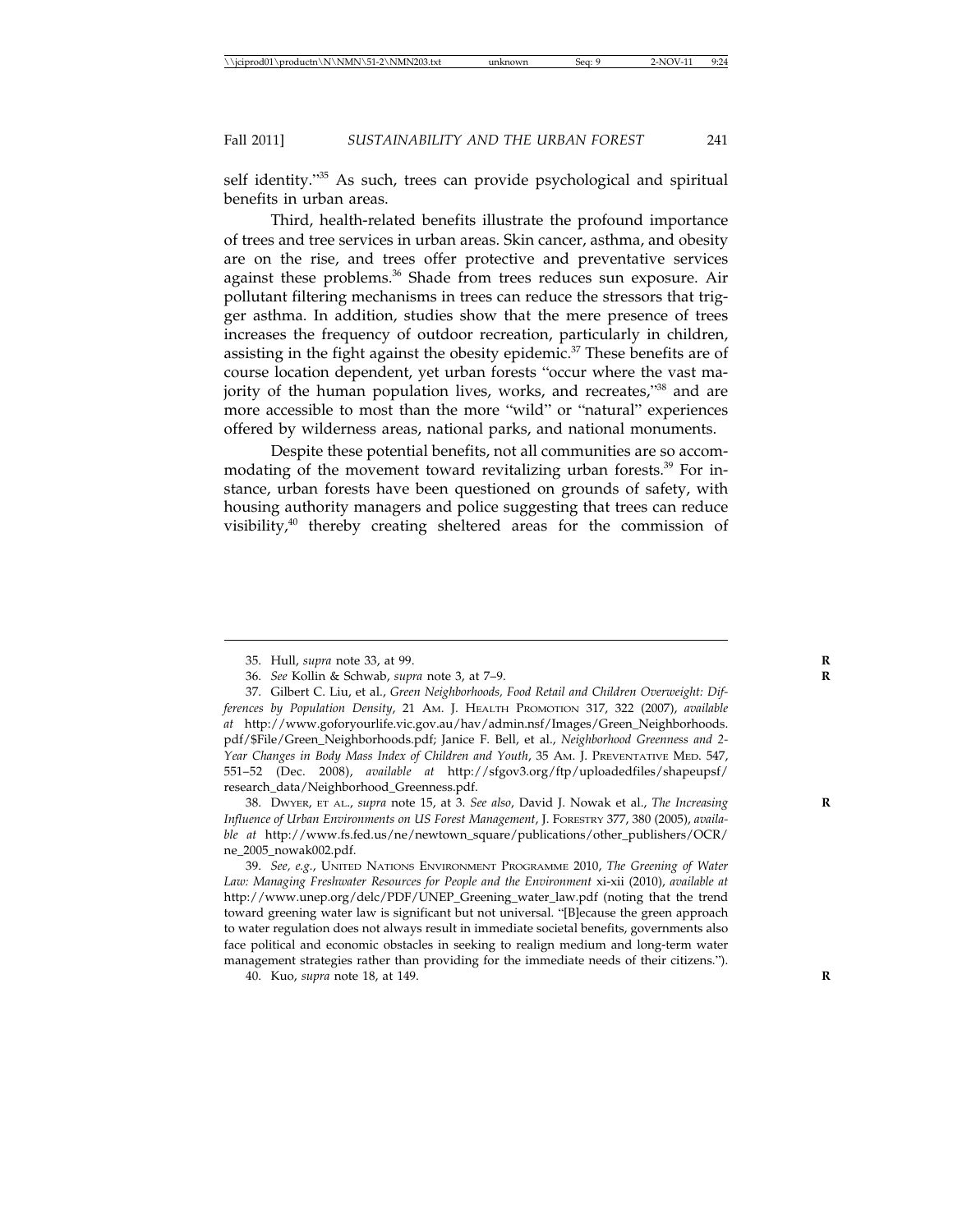crimes.41 Other concerns relate to fears of the wilderness, becoming lost, and natural threats such as Lyme disease.<sup>42</sup>

However, others contend that these fears are irrational and misplaced. In their study of Chicago's inner-city apartment buildings, researchers Frances Kuo and William Sullivan concluded that buildings set in green settings tend to experience at least 40 percent lower crime rates than those buildings that have no greenery.<sup>43</sup> Contrary to the general feeling that shadows harbor criminal intentions, these researchers found that trees in urban areas may reduce aggression and violence by projecting inclusion, rather than alienation.<sup>44</sup> In a separate study, Kuo reported:

Trees and grass cover were linked with greater use of residential outdoor spaces by adults and children, healthier patterns of children's outdoor activity, more social interaction among adults, healthier patterns of adult-child interaction and supervision, stronger social ties and greater resource-sharing among adult residents, greater sense of safety and adjustment, lower levels of graffiti and other signs of social disorder, fewer property crimes, and fewer violent crimes.<sup>45</sup>

Furthermore, trees provide a basis for valuing local communities and improving residents' perceptions on the value of environmental quality. $46$  With a greater frequency than in treeless areas, communities take advantage of green spaces to congregate and socialize, as well as recreate together, creating stronger community ties and networks.<sup>47</sup> Such participation can lead to greater security and decreased incidents of crime,<sup>48</sup> perhaps resulting from a greater sense of stake and empowerment.<sup>49</sup> In addition, vegetation in neighborhoods appears to have a posi-

- 44. *Id.* at 360–61.
- 45. Kuo, *supra* note 18, at 152. **R**
- 46. Dwyer, *supra* note 42, at 276.

48. Kuo & Sullivan, *supra* note 43, at 360–61. **R**

49. Lynne M. Westphal, *Urban Greening and Social Benefits: A Study of Empowerment Outcomes*, 29 J. ARBORICULTURE 137, 138 (May 2003), *available at* http://www.treelink.org/ joa/2003/may/03westphal.pdf.

<sup>41.</sup> Sean E. Michael, R. Bruce Hill & Diane L. Zahm, *Environmental Factors Influencing Auto Burglary: A Case Study*, 22 ENV'T & BEHAV. 368, 369 (2001).

<sup>42.</sup> John F. Dwyer, Herbert W. Schroeder, & Paul H. Gobster, *The Significance of Urban Trees and Forests: Toward a Deeper Understanding of Values*, 17 J. ARBORICULTURE 276, 281 (1991), *available at* http://www.ncrs.fs.fed.us/pubs/jrnl/1991/nc\_1991\_dwyer\_001.pdf.

<sup>43.</sup> Frances E. Kuo & William E. Sullivan, *Environment and Crime in the Inner City: Does Vegetation Reduce Crime?*, 33 ENV'T & BEHAV. 343, 355 (2001).

<sup>47.</sup> William C. Sullivan, Frances E. Kuo, & Stephen F. DePooter, *The Fruit of Urban Nature: Vital Neighborhood Spaces,* 36 ENV'T & BEHAV. 678, 679–680 (2004), *available at* http:// www.outdoorfoundation.org/pdf/FruitOfUrbanNature.pdf; *see also* Kuo, *supra* note 18, at **R** 148.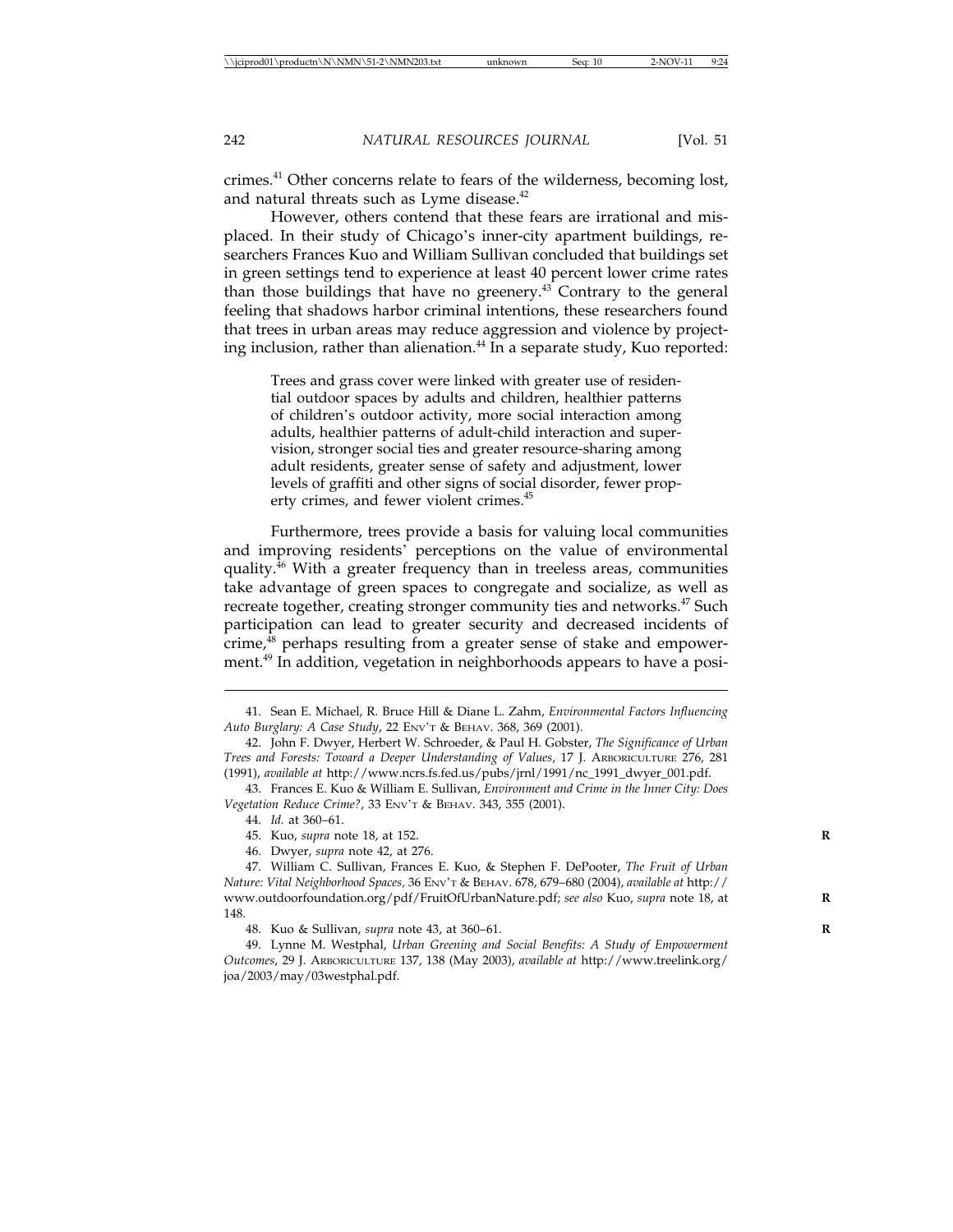tive impact on rental rates,<sup>50</sup> driver stress,<sup>51</sup> workplace productivity,<sup>52</sup> childhood development,<sup>53</sup> and health recovery.<sup>54</sup> As such, Kuo and Sullivan support strong associations between urban trees and desirable social consequences but also between trees and the other forms of social capital, which create social and individual development opportunities.

# **C. Economic Valuation of Urban Forest Services**

As discussed above, the ecosystem services analysis begins with an examination of functional ecosystems and the services they provide. However, the dividends of a deep understanding of ecosystem functionality are found in the resulting grasp of the relationship between ecosystems and economic value. Not surprisingly, the recent preference of applying ecosystem services analysis to urban forests is a substantial shift.

Many local tree planting and protection programs began as part of the City Beautiful movement a century ago.<sup>55</sup> Some continued these programs as a means of maintaining aesthetic standards and minimizing the

<sup>50.</sup> *See generally* Robert J. Laverne & Kimberly Winson-Geideman, *The Influence of Trees and Landscaping on Rental Rates at Office Buildings*, 29 J. ARBORICULTURE 281 (2003), *available at* http://www.skyhorsestation.com/pdf/article\_trees\_cmrcialbldgs.pdf.

<sup>51.</sup> Jean Marie Cackowski & Jack L. Nasar, *The Restorative Effects of Roadside Vegetation: Implications for Automobile Driver Anger and Frustration*, 35 ENV'T & BEHAV. 736, 738 (2003), *available at* http://facweb.knowlton.ohio-state.edu/jnasar/crpinfo/research/RoadsideEB 2003.pdf.

<sup>52.</sup> Rachel Kaplan, *The Role of Nature in the Context of the Workplace*, 26 LANDSCAPE & URBAN PLANNING 193, 199 (1993), *available at* http://deepblue.lib.umich.edu/bitstream/ 2027.42/30542/1/0000175.pdf.

<sup>53.</sup> Andrea Faber Taylor, Frances E. Kuo & William C. Sullivan, *Coping with ADD: The Surprising Connection to Green Play Settings,* 33 ENV'T & BEHAV. 54, 58, 70–72 (2001), *available at* http://www.outdoorfoundation.org/pdf/CopingWithADD.pdf; Nancy M. Wells, *At Home with Nature: Effects of* "*Greenness*" *on Children*'*s Cognitive Functioning*, 32 ENV'T & BEHAV. 775, 780–82 (2000), *available at* http://www.sfrc.ufl.edu/urbanforestry/Resources/ PDF%20downloads/Wells\_2000.pdf.

<sup>54.</sup> Roger S. Ulrich, *View Through a Window May Influence Recovery from Surgery*, 224 SCIENCE 420, 421 (1984), *available at* http://www.hospitalart.com/image/science\_article. pdf.

<sup>55.</sup> *See, e.g.*, S.F. URBAN FORESTRY COUNCIL, *supra* note 6; *see also* Judith S. Kaye, et al., **R** *Sidewalk Trees and the Law*, 81 N.Y. ST. B.J. 24, 25 (2009) (discussing the public value in beautifying cities through tree plantings seen in the City Beautiful movement); Vanessa Russell-Evans & Carl. S. Hacke, *Expanding Waistlines and Expanding Cities: Urban Sprawl and Its Impact on Obesity, How the Adoption of Smart Growth Statutes Can Build Healthier and More Active Communities*, 29 VA. ENVTL. L.J. 63, 72 (2011) (explaining that "[t]he City Beautiful Movement was another important event set off by the unhealthy living conditions of industrial cities. Bringing air, light, and green space back into the city was the basic underlying value of this movement.").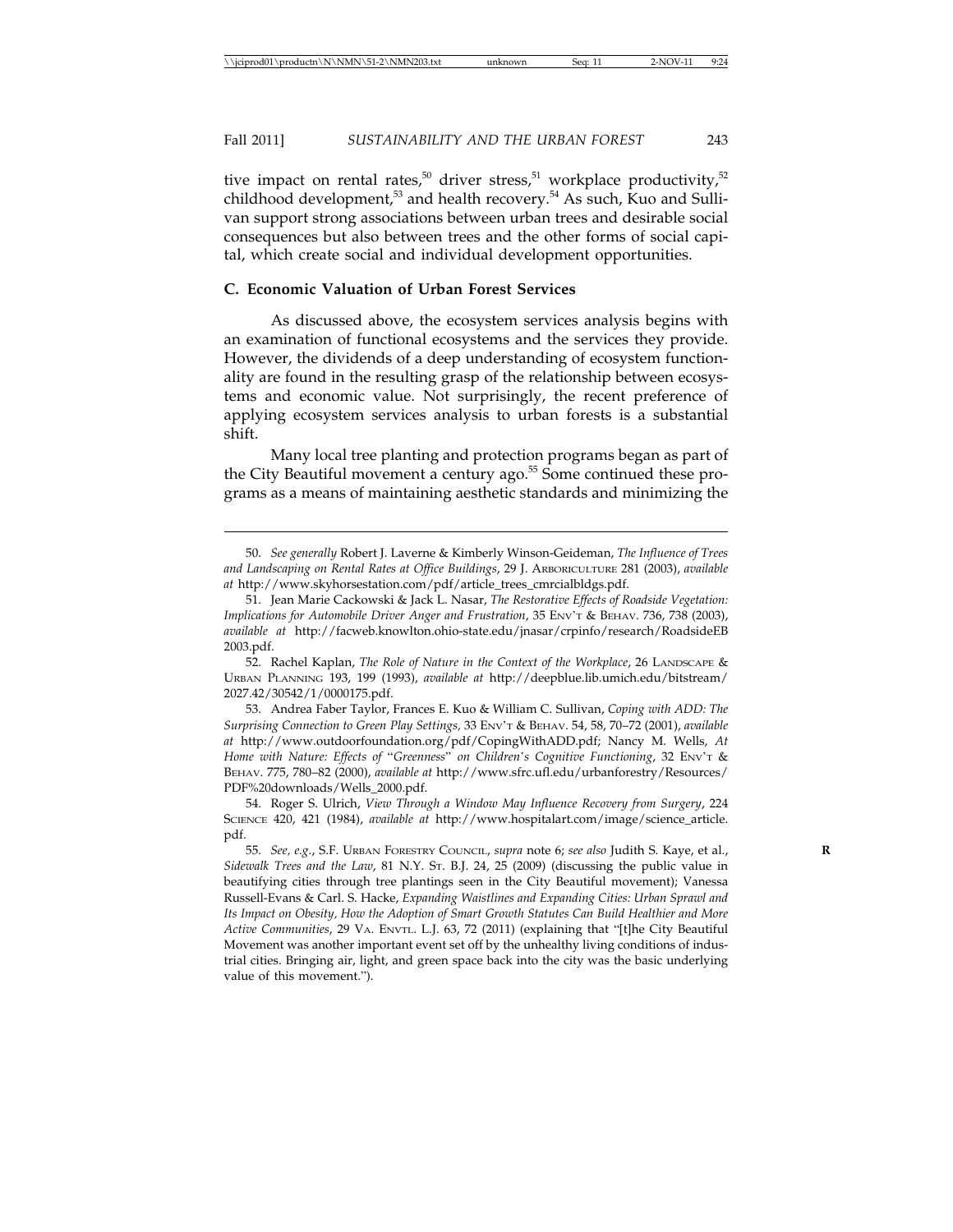nuisance effects of uncontrolled weed growth in urban areas.<sup>56</sup> Yet these past tree-planting programs, based on older quality-of-life models and outdated ecosystem beliefs, arguably created the circumstances that make an ecosystem services perspective so compelling today.

By applying the ecosystem services analysis, local communities can understand the value that a functioning ecosystem adds to land—in some cases, by comparing the cost of losing various ecosystem services. For example, in the case of Cheyenne, Wyoming, the U.S. Forest Service was asked "whether the accrued benefits from Cheyenne's street trees justify the annual expenditures?"<sup>57</sup> According to the resulting report, Cheyenne's street trees were found to improve property values, provide a sense of place, improve air and water quality, and reduce energy costs, thus resulting in quantifiable benefits:

The municipal tree resource of Cheyenne is a valuable asset, providing approximately \$686 thousand (\$40/tree) in total annual benefits to the community. The city currently spends approximately \$19/tree on their care. Over the years Cheyenne has invested millions in its municipal forest. Citizens are now receiving a relatively large return on that investment—receiving \$2.09 in benefits for every \$1 spent on tree care. Continued investment in management is critical to insuring that residents receive a greater return on investment in the future.<sup>58</sup>

In the analysis of urban tree services in Bellevue, Washington, the nonprofit conservation group American Forests estimated that Bellevue enjoys 46 percent canopy cover.<sup>59</sup> However, between 1986 and 2006, the city lost approximately 21 percent of its canopy cover while adding 20 percent to urbanized areas.<sup> $\bar{60}$ </sup> American Forests estimated this resulted in a loss of air pollutant removal services at 30,000 pounds annually, valued

60. *Id.*

<sup>56.</sup> Such nuisance control schemes have been typically upheld under the police power. *But see* Baton Rouge Audubon Soc'y v. Sandifer, 702 So.2d 997, 1001 (3rd Cir. 1997) (holding enforcement of vegetation maintenance against property dedicated to restoring and protecting chenier habitat for migratory songbirds by Audubon Society ordinance arbitrary and capricious) and Stevens v. City of Salisbury, 214 A.2d 775, 783 (Md. 1965) (finding it unreasonable to require private property owners to maintain vegetation without a showing of public need).

<sup>57.</sup> PAULA J. PEPER ET AL., USDA FOREST SERVICE, CITY OF CHEYENNE, WYOMING MUNICI-PAL TREE RESOURCE ANALYSIS 8 (2004), *available at* http://www.fs.fed.us/psw/programs/ cufr/research/studies\_detail.php?ProjID=151.

<sup>58.</sup> *Id.* at 9–10.

<sup>59.</sup> AMERICAN FORESTS, URBAN ECOSYSTEM ANALYSIS: CITY OF BELLEVUE, WASHINGTON 3 (Oct. 2008), *available at* http://www.americanforests.org/downloads/rea/AmforReport\_ Bellevue\_lowres.pdf.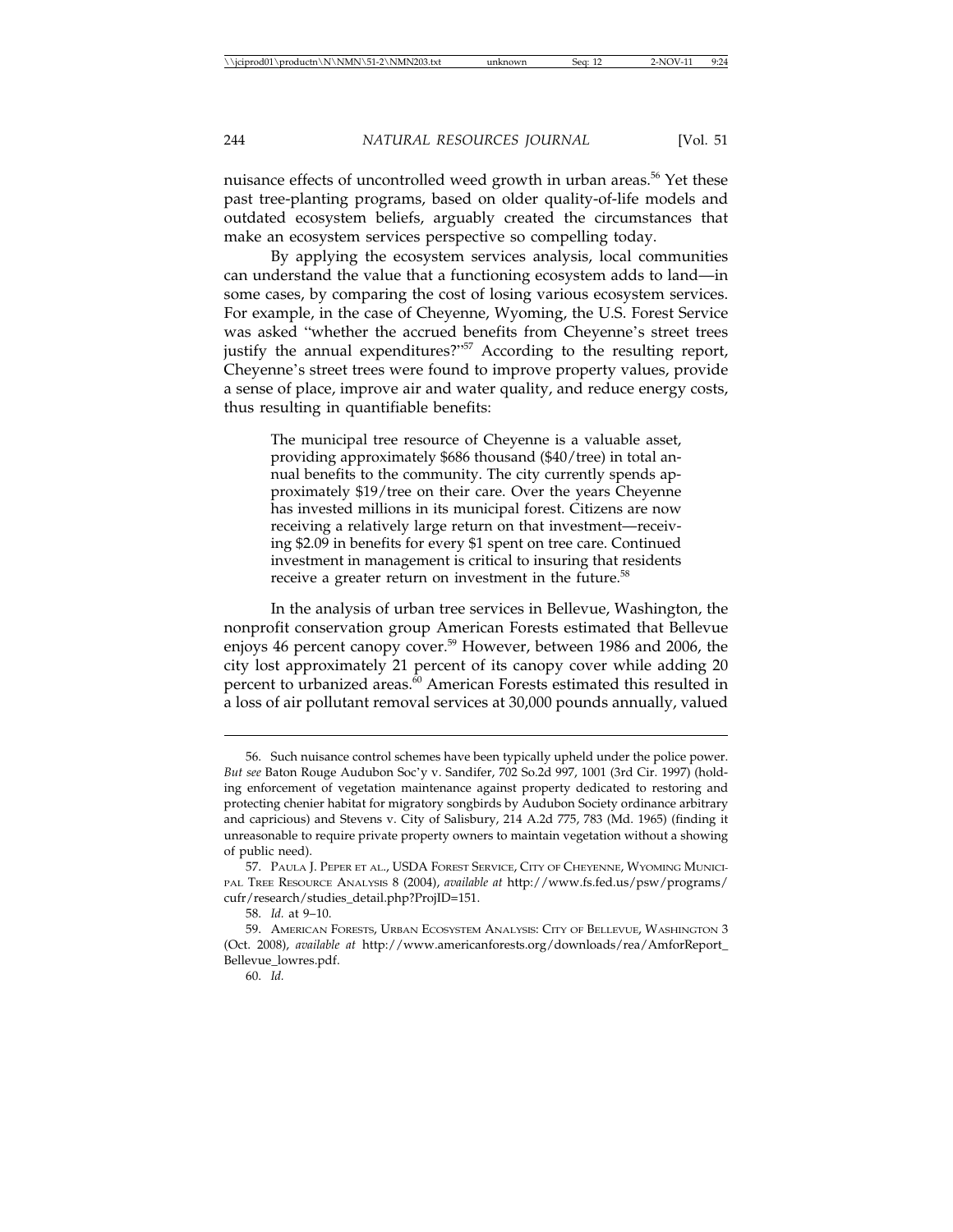at \$68,000 per year.<sup>61</sup> The loss also required Bellevue to handle an additional 755,000 cubic feet of stormwater, at an additional cost of \$1.5 million.<sup>62</sup>

In a study of Charlotte, North Carolina, American Forests noted that the last 23 years of urban tree loss had been devastating to the ecosystem services that benefited residents. The report noted:

Between 1985 and 2008, Mecklenburg County lost 33% tree canopy and 3% open space while gaining 60% urban area . . . . In the same time period, the City of Charlotte lost 49% tree canopy and 5% open space while gaining 39% urban area.<sup>63</sup>

In 2008, Charlotte's tree canopy covered 46 percent of its jurisdiction, providing 662 million cubic feet of stormwater detention.<sup>64</sup> Charlotte's urban forests also removed 7.2 million pounds of air pollutants, stored 3.7 million tons of carbon, and sequestered 28,000 tons of carbon.<sup>65</sup> Valuation for these services, based on the cost of constructing other means to accomplish these services, were \$1.3 billion for stormwater detention and \$19.2 million per year for air pollutant removal.<sup>66</sup>

The climate in Albuquerque, New Mexico, supports a much lower ratio of tree canopy and vegetative cover, in which canopy is estimated at only 6 percent of the jurisdiction.<sup>67</sup> Nevertheless, American Forests reported that between 1990 and 2008, Albuquerque lost approximately 7 percent of its tree cover (43 acres), 24 percent of open space grasslands (3,569 acres), and 23 percent of scrub lands (11,586 acres), while converting 15,169 acres into urbanized area.<sup>68</sup> On the whole, American Forests estimates this loss included the ability to remove 3,000 pounds of air pollutant annually, valued at \$6,800 per year, the need to treat or construct retention facilities for 31 million cubic feet of stormwater (valued at \$6 per cubic foot), and the ability to absorb a variety of waterborne

66. *Id.*

68. *Id.* at 5.

<sup>61.</sup> *Id.* at 2.

<sup>62.</sup> *Id.* at 3 (explaining that American Forests used a stormwater retention facility construction cost of \$2 per cubic foot, but the local costs for stormwater retention were anecdotally estimated at \$10 per cubic foot).

<sup>63.</sup> AMERICAN FORESTS, URBAN ECOSYSTEM ANALYSIS: MECKLENBURG COUNTY AND THE CITY OF CHARLOTTE, NORTH CAROLINA 2–3 (Apr. 2010), *available at* http://www.american forests.org/downloads/rea/AF\_Charlotte\_2010.pdf.

<sup>64.</sup> *Id.* at 3.

<sup>65.</sup> *Id.*

<sup>67.</sup> AMERICAN FORESTS, URBAN ECOSYSTEM ANALYSIS: ALBUQUERQUE, NEW MEXICO 3 (May 2009), *available at* http://www.americanforests.org/downloads/rea/Alb\_5%2022. pdf.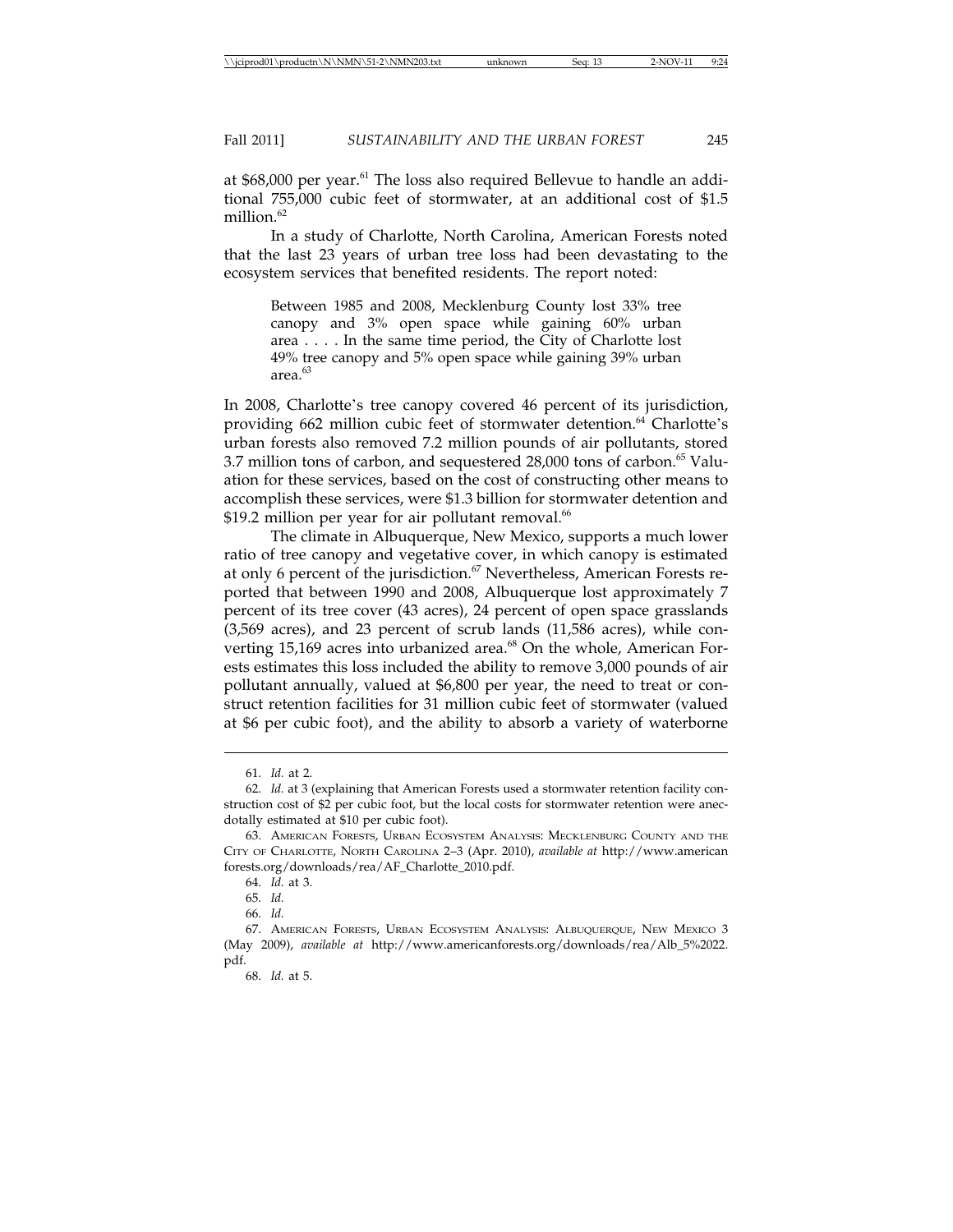pollutants, including biochemical oxygen demand (BOD), cadmium, zinc, lead, nitrogen, phosphorous, and suspended solids. $69$ 

Although the economic valuation of urban forest ecosystem services is still emerging, $\frac{70}{10}$  the rise in ecosystem services analysis is proving self-perpetuating. As one report notes, "[t]he valuation of ecosystem services has stimulated the implementation of policies that reward those responsible for protecting those services,"71 suggesting the likelihood that an ecosystem services approach will continue to grow and dominate urban forestry programs.<sup>72</sup> At least, interest in tree services will continue to grow as carbon sequestration continues to gather momentum in dialogues concerning climate change and greenhouse gas emissions.<sup>73</sup> Of course, urban trees are not without their own costs, including planning,

70. Given both the complexity of ecosystem services and the remaining uncertainties in the analysis attributable to lack of sufficient study, economic valuations of ecosystem services are typically given low estimates. *See generally* Robert Costanza, et al., *The Value of the World*'*s Ecosystem Services and Natural Capital*, 387 NATURE 253 (1997), *available at* http:// www.uvm.edu/giee/publications/Nature\_Paper.pdf. Foresters and arborists continue to refine the ecosystem services methodology to insure that the economic and human wellbeing effects of urban forests are accurately accounted. The project is challenging, as forest structure is essential in understanding the level of services provided, and "the most precise way to assess urban forest structure is to measure and record information on every tree." David J. Nowak, et al., *A Ground-Based Method of Assessing Urban Forest Structure and Ecosystem Services*, 34 ARBORICULTURE & URBAN FORESTRY 347, 347 (2008), *available at* http://www. itreetools.org/eco/resources/08%20UFORE.pdf.

71. SUKHDEV ET AL., *supra* note 8. **R**

72. The influence of ecosystem services in forest management might also be attributable to the growing sphere of the urban forest. *See*, David J. Nowak & Jeffrey T. Walton, *Projected Urban Growth (2000–2050) and Its Estimated Impact on the US Forest Resource*, J. FOR-ESTRY 383, 388 (2005) ("The management objectives of urban forestry often are not commodity based, rather they are service-based; and sustaining healthy, long-lived, functioning tree canopy is a primary objective of urban forest management. Thus, as the landscape becomes more urbanized, forest management objectives likely will shift from commodity-based management toward more ecosystem services."), *available at* http://www.fs.fed.us/ucf/ supporting\_docs/Nowak\_Walton\_JoF\_Dec\_2005.pdf.

73. *See generally* INTERGOVERNMENTAL PANEL ON CLIMATE CHANGE, CARBON DIOXIDE CAPTURE AND STORAGE: SUMMARY FOR DECISION MAKERS (Bert Mertz et al. eds., 2005), *available at* http://www.ipcc.ch/pdf/special-reports/srccs/srccs\_wholereport.pdf; NICHOLAS STERN, STERN REVIEW ON THE ECONOMICS OF CLIMATE CHANGE (2006), *available at* http:// webarchive.nationalarchives.gov.uk/+/http://www.hm-treasury.gov.uk/Independent\_ Reviews/stern\_review\_economics\_climate\_change/sternreview\_index.cfm; David J. Nowak & Daniel E. Crane, *Carbon Storage and Sequestration by Urban Trees in the USA*, 116 ENVTL. POLLUTION 318 (2002), *available at* http://nrs.fs.fed.us/pubs/jrnl/2002/ne\_2002\_ nowak\_002.pdf (providing an overview of the capacities of urban trees to contribute to carbon control strategies).

<sup>69.</sup> *Id.* at 3.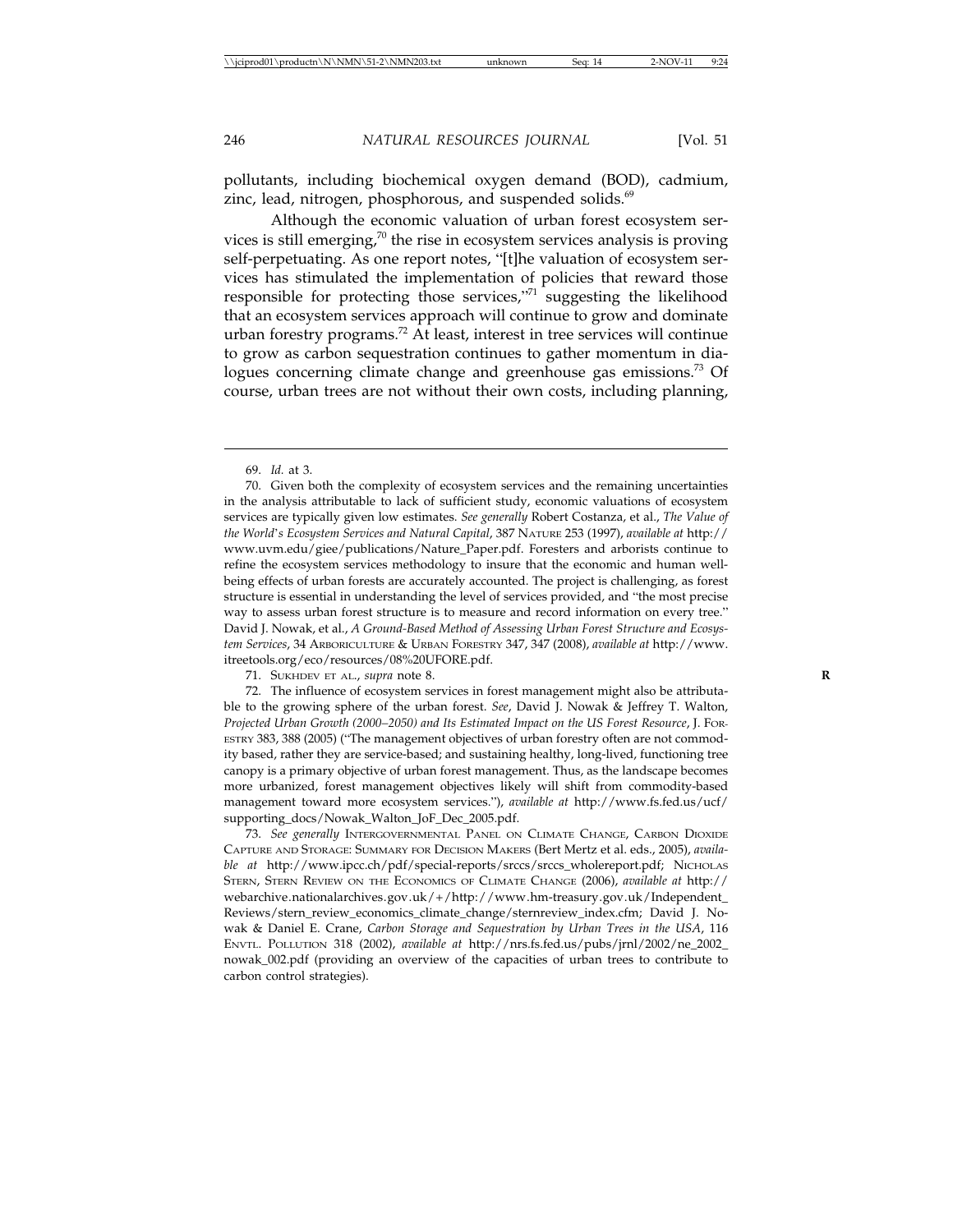maintenance, and hazard control.<sup>74</sup> On balance, however, the evidence suggests that local governments are enjoying substantial returns on their tree investments.

# **III. THE RELEVANCE OF URBAN FORESTS TO COMMUNITY GOVERNANCE**

Up to this point, this article has merely surveyed the benefits of urban forests to illustrate that, from an ecosystem services perspective, the question "what is the urban forest" can be (or should be) answered by reference to the services the particular ecosystem provides. The ecosystem services analysis provides insightful and vital information to local governments that are engaged in landscape and environmental management choices. Yet other important, unanswered questions linger, including, what are the consequences of casting urban forests and urban forest ecosystems as subjects of local choice about local governance?

When communities recognize that the services provided by an urban forest ecosystem are valuable, they confront their dependency on a functional ecosystem.75 Yet a deeper analysis—one that considers the ecological, economic, and social dimensions of an urban forest—may require localities to face, and ultimately adopt, the idea of nature as a local manipulation.

Some time ago, when questioning the feasibility of preserving environmentally sensitive areas, urban-design professor Martin Krieger considered this point:

What's wrong with plastic trees? My guess is that there is very little wrong with them. Much more can be done with plastic trees and the like to give most people the feeling that they are experiencing nature. We will have to realize that the way in which we experience nature is conditioned by our society—

<sup>74.</sup> *See generally* John F. Dwyer, E. Gregory McPherson, Herbert W. Schroeder, & Rowan A. Rowntree, *Assessing the Benefits and Costs of the Urban Forest*, 18 J. ARBORICULTURE 227 (1992) ("But there are also environmental problems that may be associated with the urban forests, such as the generation of pollen, hydrocarbons, and green waste; water and energy consumption; obscured views; and displacement of native species of plants.") *Id.* at 232.

<sup>75.</sup> The relationship between community values and identity and forest ecosystems is illustrated in the evidence that urban trees have long served as symbols of nature. *See* Lawrence, *supra* note 5, at 29 (noting the symbolic meanings of city trees in the seventeenth century and that, "[a]s in gardens, the trees were symbols of nature, though the regular rows of trees and the rectangular shapes of squares were clearly nature controlled and manipulated for human pleasure, not meant to imitate wild nature."). However, it may be only recently that trees in urban areas were also intended to imitate ecosystem processes as represented in the ecosystem services analysis.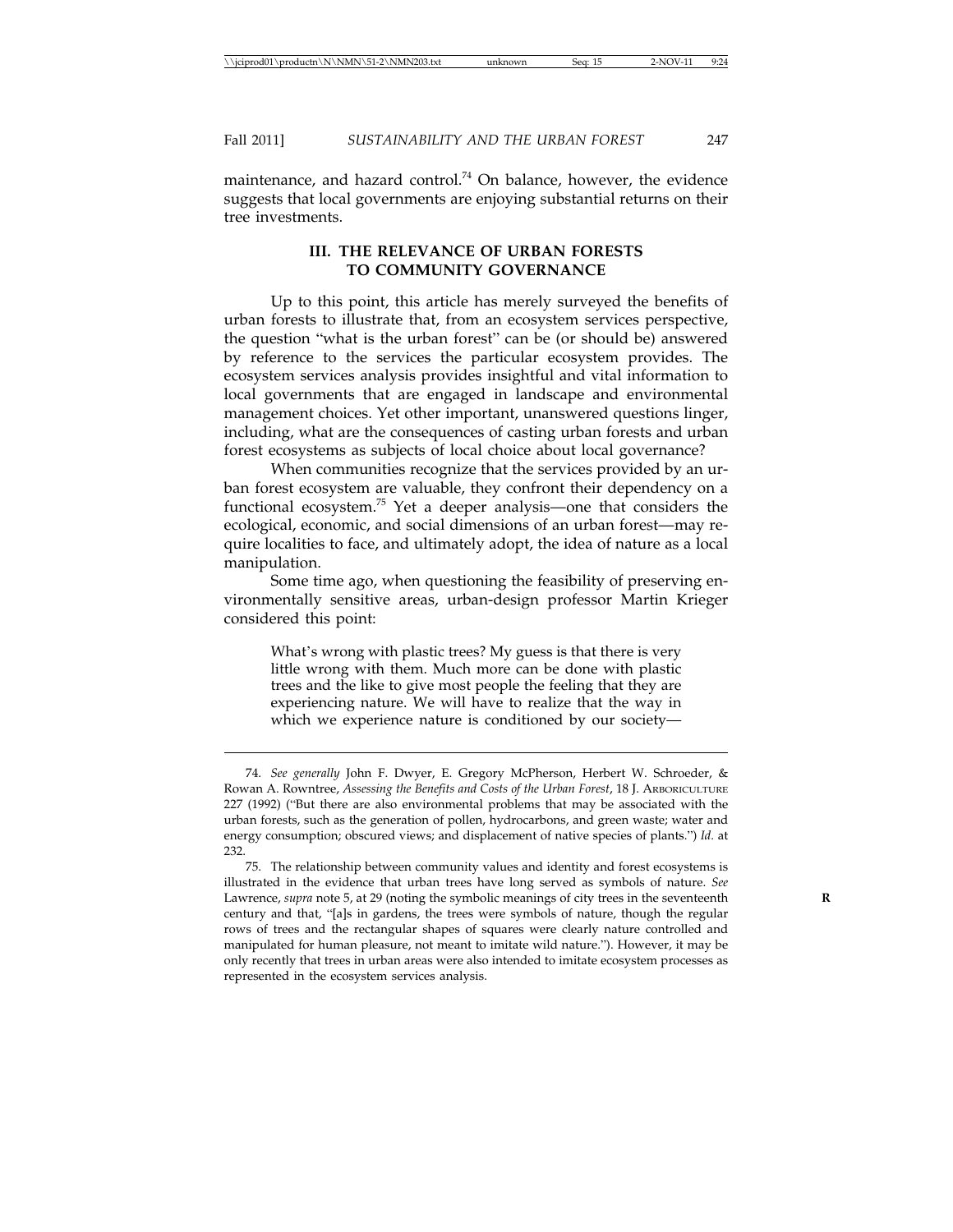which more and more is seen to be receptive to responsible interventions.<sup>76</sup>

Krieger's point is merely a constructive one: What is valued about nature is influenced by our social practices and norms and generally arises as a construct of our collective imagination. If what we value is the opportunity to engage in a "natural" experience, the degree to which we achieve this goal is largely determined by the context in which we seek the experience (or further, that we will first need to be told what constitutes such an experience).

In a sense, this is what local governments have been doing all along.77 Manicured parks and open spaces, planted and maintained street trees, community gardens, landscape architecture, and even plastic trees are examples of intentional efforts to benefit public and private areas with some aspect of nature. However, when understood through the lens of ecosystem services, the urban forest gives a renewed importance to designing nature in order to capture the benefits of a functioning ecosystem.

First, the ecosystem services approach to urban forestry requires local governments to engage in a fundamentally local—but broad and complex—process of maximizing priorities by identifying the relative values of natural and artificial machinery in protecting the public welfare. To the extent that local governments are driven by advantages felt from local natural resource opportunities, local governments are *always* ecologically situated:

Given the unique character of urban forests found in particular settings, effective management... requires different forest management strategies within an urban environment (for example, by land use, land ownership, degree of development, and population density), and among urban areas (with different ecoregions, populations, and other attributes). With the complexity of land uses, ownership, and resources, a "one-size fits all" urban forest management scheme is not appropriate for these complex ecosystems.78

What the local ecosystems services analysis adds is the recognition that local governments confront ecosystems precisely in the manner they are

<sup>76.</sup> Martin H. Krieger, *What*'*s Wrong with Plastic Trees?*, 179 SCIENCE 446, 453 (1973).

<sup>77.</sup> "Societies cannot escape the value issue: whenever societies choose among alternative uses of nature, they indicate (at least implicitly) which alternative is deemed to be worth more." LAWRENCE H. GOULDER & DONALD KENNEDY, VALUING ECOSYSTEMS: PHILO-SOPHICAL BASES AND EMPIRICAL METHODS 23 (Gretchen C. Daily ed., 1997).

<sup>78.</sup> Dwyer & Nowak, *supra* note 16, at 160. **R**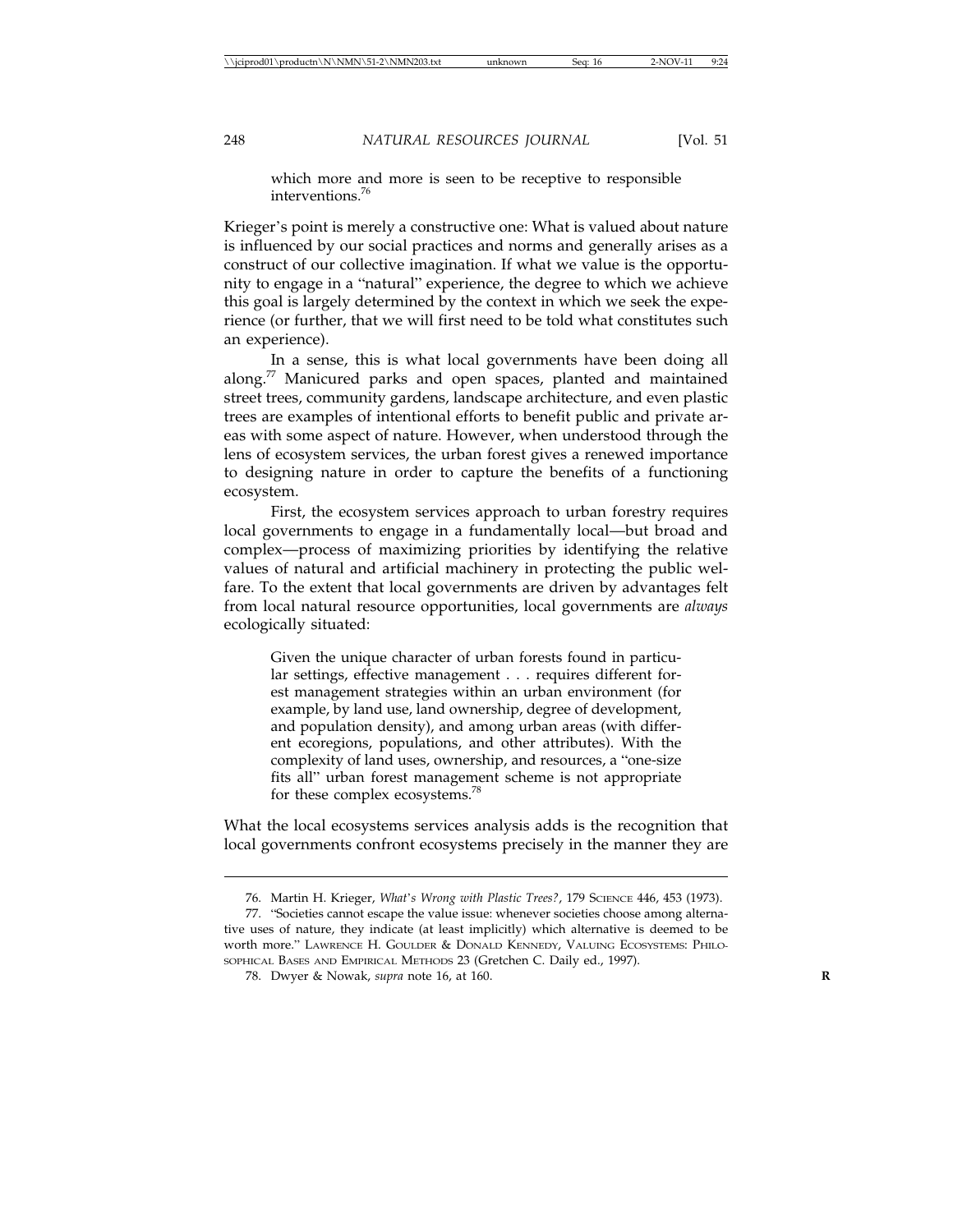portrayed in the ecosystem services analysis—as valuable natural capital that provide services of ecological, economic, and social importance.

When local governments engage in an ecosystem services analysis, they encounter a multidisciplinary understanding of how and whether ecosystem services are valued and valuable. By translating ecosystem functionality into an economic vocabulary, the ecosystem services approach helps communities grasp the real and long-term economic costs of its policies, such as adding more pavement, expanding urban growth areas, removing land use restrictions that require vegetated setbacks, or regulating trees on private property. This approach helps communities compare the benefits of planting trees in particular locations, limiting urban trees to particular species, funding pruning or other tree management programs, and so on.

Second, the ecosystem services analysis shows that the ability of urban forests to provide benefits to human well-being largely depends on whether communities *perceive* certain ecological services and processes as necessary and valuable. Of course, an objective component is inherent in this analysis: the urban forest relies on functioning ecological processes to produce goods and services that benefit human wellbeing. However, not all goods or services (and by extension, not all ecosystem processes) are perceived as having value. This suggests a constant risk that urban forests could be managed in a way that neutralizes particular benefits or interferes with ecological processes. The ecosystem services analysis improves local decision-making by requiring the identification of those ecosystem functions that have historically been taken for granted or even eliminated.<sup>79</sup> The analysis also provides a platform for debating the value of these otherwise ignored ecosystem functions based on the premise that human health in urban areas may be unwittingly driven by a lack of perception.

Third, the ecosystem services approach allows communities to make informed choices as nature is *designed* in urban areas. Urban forests are subject to manipulation<sup>80</sup> and, in practice, are manipulated to maxi-

<sup>79.</sup> As noted in a recent National Academy of Sciences report: "[P]roviding clear policy advice requires the simultaneous estimation of multiple ecosystem service values. Expanding the range of ecosystem services covered brings the resulting estimates of economic value closer to providing an accurate estimate of the value of all ecosystem services." WATER SCI. & TECH. BD., VALUING ECOSYSTEM SERVICES: TOWARD BETTER ENVIRONMENTAL DECISION-MAKING 172, 172 (2005).

<sup>80.</sup> *See* Greg McPherson et al., *Municipal Forest Benefits and Costs in Five U.S. Cities,* 103 J. FORESTRY 411, 411 (2005) ("The urban forest is, in part, an artificial construction, and street and park trees are its most cultivated component."); DWYER ET AL., *supra* note 15, at 3 ("A fundamental premise behind the management of urban forest resources is that humans can manipulate the structure of vegetation to enhance various forest benefits. This mechanism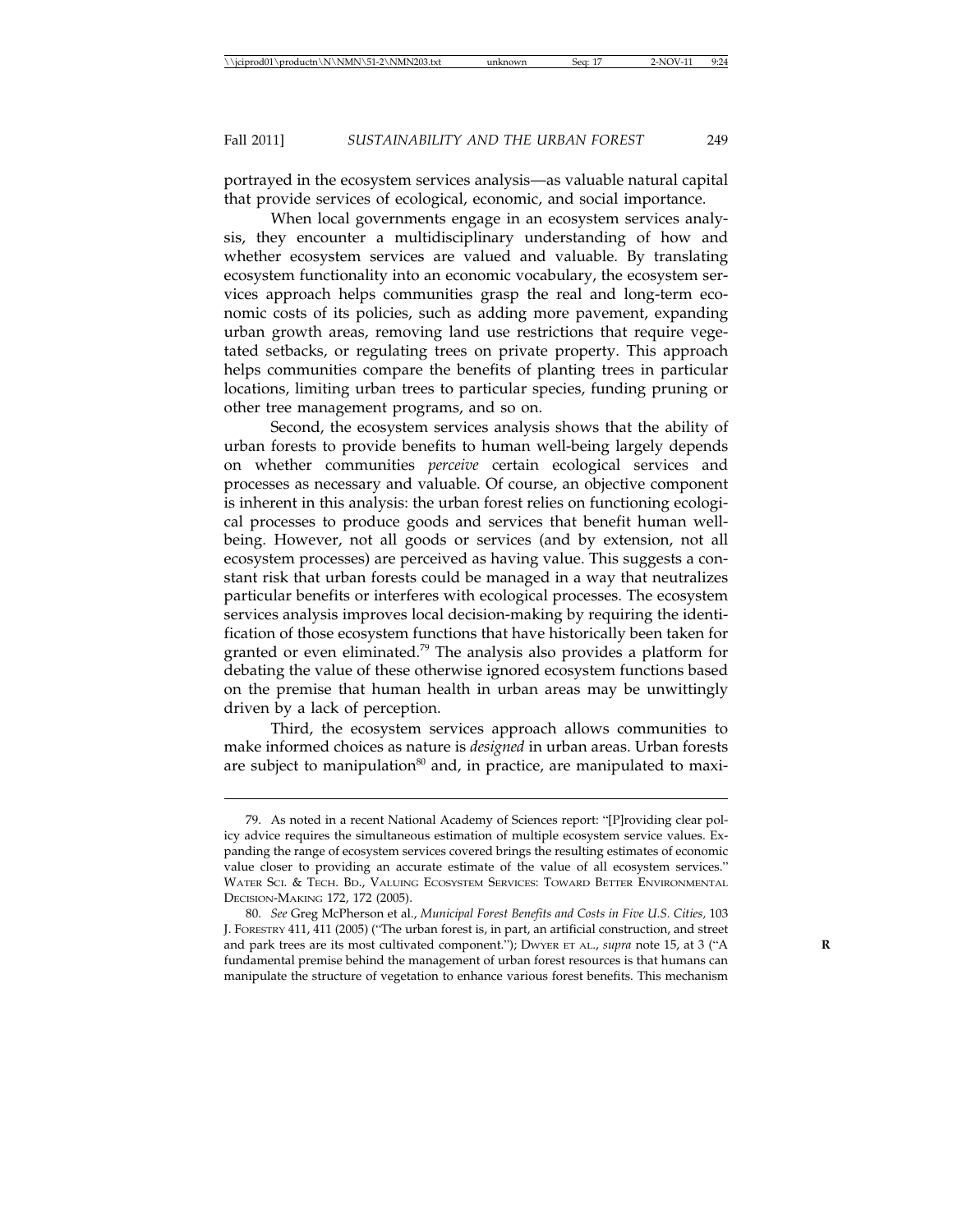mize the ecological, economic, and social benefits of urban trees.<sup>81</sup> Of course, short of planting plastic trees, the success of an urban forest will depend on natural processes for which human intention is largely irrelevant. Designing urban forests is dependent on tree types as well as whether a planting area is supplied with sufficient water and suitable soil conditions. Tree survival also depends on whether a planting area is supplied with sufficient water, suitable soil conditions, and a favorable grade. Nevertheless, the process of identifying the location, type, and density of tree plantings, monitoring tree health, and maintaining tree standards are design preferences tied to value-laden choices. Urban forests are "natural" in their relations to ecosystem processes but their presence is largely the result of human construction; $82$  that is, urban forests are designed and managed for benefits that are valued in a very local context.<sup>83</sup>

82. Notably, in some areas the very presence of an urban forest is entirely a human construction. *See, e.g.*, S.F. URBAN FORESTRY COUNCIL, *supra* note 6, at 5 ("No forest existed **R** prior to the European settlement of the city and the photographs and written records from that time illustrate a lack of trees. Previously, there was an Ohlone Indian population who used the native plant resource. Towards the Pacific Ocean, one saw vast dunes of sand, moving under the constant wind. While there were oaks and willows along the creeks, San Francisco's urban forest had little or nothing in the way of native tree resources."). *But see* E. GREGORY MCPHERSON, DAVID J. NOWAK & ROWAN A. ROWNTREE, U.S. DEP'T OF AGRIC. FOREST SERV., CHICAGO'S URBAN FOREST ECOSYSTEM: RESULTS OF THE CHICAGO URBAN FOREST CLIMATE PROJECT 15, 15 (1994), http://www.nrs.fs.fed.us/pubs/gtr/gtr\_ne186.pdf (explaining that in some areas, such as Chicago, natural seeding is a significant method of seed dispersal. However, in such areas, it is common for cities to actively manage lands to prevent tree growth).

83. There is an obvious danger, but one that may be unavoidable, in placing so much importance on manipulation as a factor of ecosystem importance. Specifically, from the argument that human influence and values play a central role in securing ecosystem benefits, it might be concluded that ecosystem services is fundamentally a capture-oriented approach to ecosystem value, or worse, that an ecosystem service that is not locally recognized has no value at all. The first conclusion ignores the mechanism of the ecosystem services analysis, that ecosystems (manipulated or not) provide these services. Manipulation of ecosystem structure must be designed (if at all) with an understanding of the lost services that accompany ecosystem design and transformation. The second conclusion is a

occurs in the context of societal values (what the community wants) and ecological principles (what is ecologically possible).").

<sup>81.</sup> *See* Irus Braverman, "*Everybody Loves Trees*"*: Policing American Cities Through Street Trees*,19 DUKE ENVTL. L. & POL'Y F. 81, 118 (2008) ("Although posed as a natural occurrence, the mere presence of trees in the city, as well as their particular locations and types, is therefore a much more orchestrated enterprise than it may initially seem to be."). An interesting example in which ecosystem services are relied upon to derive a substantial benefit from ecosystem processes, even if a manipulated benefit, is found in the sockeye salmon enhancement project in Tustumena Lake in the Kenai National Wildlife Refuge and Kenai Wilderness. Wilderness Soc'y v. U.S. Fish & Wildlife Serv., 353 F.3d 1051 (9th Cir. 2003) (enjoining the project due to conflicts with the Wilderness Act).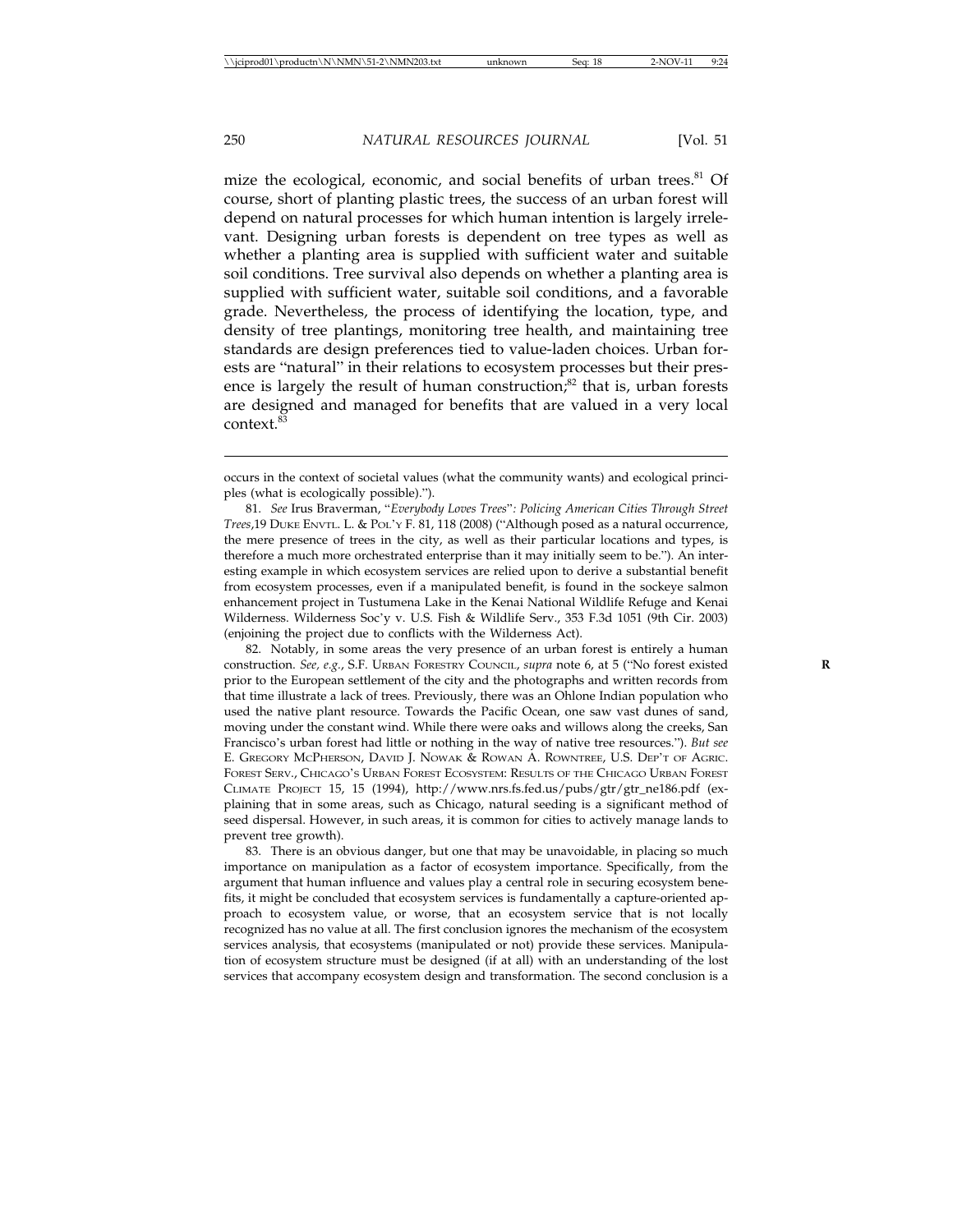What follows from the foregoing is that communities that give attention to the design of urban forests are realizing a convergence of what is natural and what is the result of intention and design. As scholar Henry Lawrence notes, "[m]ost of the trees in the urban forest owe their presence to some human activity. Human intentions therefore influenced trees' role in the urban environment and help explain historical origins."84 Hence, the idea of an urban forest as "natural" has important consequences, but it must be further contextualized in light of both Krieger's insights<sup>85</sup> and the ecosystem services' process: Although the urban forest provides "natural capital," the idea that urban tree planning is intentional may open an inquiry into whether local decision-making on tree planting, maintenance, and removal is determined by the most appropriate social and political influences. Maximizing ecosystem services means that the benefits of urban forests result not just from the presence of trees in urban areas but from the presence of the most appropriate trees in culturally and ecologically significant places. Ecological dependencies that affect the value of an urban forest include topography, climate, hydrology, development history, and other local circumstances. Culturally, an analysis of the place and politics of an urban forest reveals the interplay of local circumstances to the communities that have, want, or need them. Urban forests are highly influenced by the attention given them through design, with a community's choices having far-reaching ecological, economic, and social implications.

If urban forests can be characterized as "designed nature," then the governance implications of urban forests and ecosystem services may indeed commit local governments to consider the value of plastic trees. However, in all likelihood, plastic trees will not be highly valued as compared with forest ecosystem processes.<sup>86</sup> Based on today's understanding

85. *See* Krieger, *supra* note 76. **R**

86. As Lawrence Tribe noted, "[t]o insist on the superiority of natural trees in the teeth of a convincing demonstration that plastic ones would equally well serve human purposes may seem irrational. Yet the tendency to balk at the result of the analysis remains. There is a suspicion that some crucial perspective has been omitted from consideration, that the conclusion is as much a product of myopia as of logic." Lawrence H. Tribe, *Ways Not to*

bit more problematic. It might be considered a failure of the ecosystem services approach if—and when—estimations of the economic value of particular ecosystem value result in the identification of certain ecosystem functions or services that are less valuable in their natural state than they would be if manipulated or even eliminated. A fuller discussion on the ethical implications of artificial substitutes is beyond the scope of this article. Nevertheless, it should be noted that the ecosystem services analysis is not intended to subsume other values that might be appreciated in natural systems. That is, arriving at an ecosystem services value does not alleviate the need to engage in an analysis of the ethical relationships and tensions between the built and natural environment.

<sup>84.</sup> Lawrence, *supra* note 5, at 26. **R**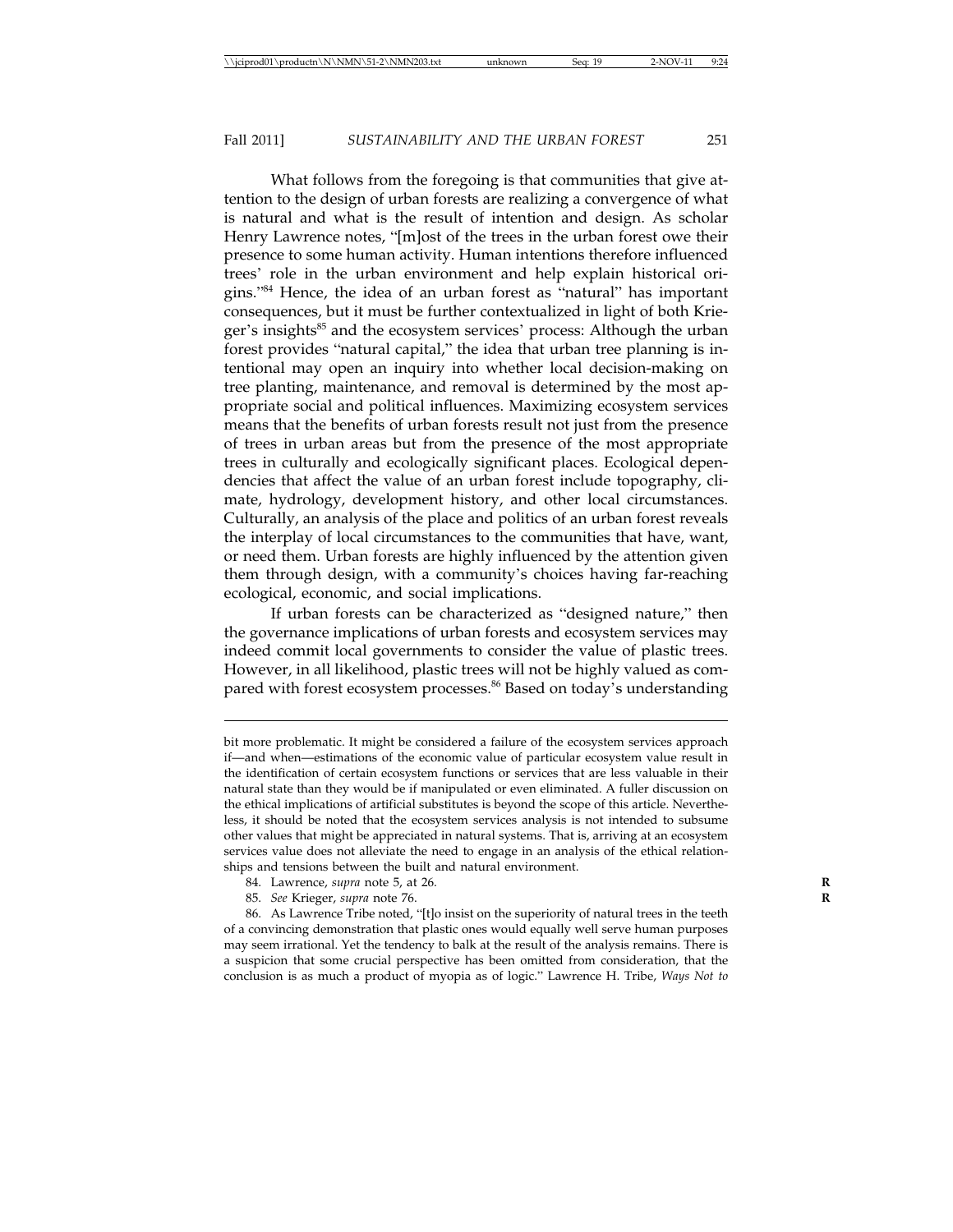of a forest's ecological processes and function, Krieger likely undervalued the extent to which natural ecosystems provide services essential to human well-being.<sup>87</sup> Arguably, Krieger also underestimated the ability of urban forestry to translate ecosystem processes into economic terms. Yet his insights on the relationship between values and perception illustrate the idea that perception remains a powerful factor in turning local circumstances into local assets. Because people interact with trees in urban areas, and because the manner in which that interaction can be controlled and planned implies something of a community meaning, urban forests can be designed in ways that build upon community, place, and identity just as urban forests can be determined by such goals.

# **IV. REALIZING THE POTENTIAL OF THE URBAN FOREST: LOCAL CHALLENGES, STRATEGIES, AND COMMUNITIES**

Community tree planning and protection programs are becoming quite popular. To implement urban forestry principles, local governments commonly keep arborists and foresters on staff.<sup>88</sup> Moreover, the number of local governments seeking "Tree City USA" status from the Arbor Day Foundation<sup>89</sup> indicates that local governments see value in urban forest assets. Yet the wide array of programs—regulatory and planning, public and private, or only private, among others—confirms that the value of urban forestry is felt locally, and that, at the local level, urban trees are very meaningful. As noted in a recent American Planning Association publication, "[i]t is hard to imagine [the city of] Savannah without its urban forest."90

A significant number of tree protection ordinances are premised on a broader understanding of the ecosystem benefits of urban forests. For instance, Durham, North Carolina, recognizes that "[t]ree coverage

88. Kollin & Schwab, *supra* note 3, at 12. **R**

89. Arbor Day Foundation, *Tree City USA Standards*, ARBORDAY.ORG, http://www. arborday.org/programs/treeCityUSA/standards.cfm (last visited May 5, 2011) (reporting that the standards for recognition under the Tree City USA program are (1) a tree board or department, (2) a tree care ordinance, (3) a community forestry program with an annual budget of at least \$2 per capita, and (4) an Arbor Day observance and proclamation).

90. James Schwab, *The Principles of an Effective Urban Forestry Program*, *in* PLANNING THE URBAN FOREST: ECOLOGY, ECONOMY, AND COMMUNITY DEVELOPMENT 38, 38 (Schwab ed., 2009).

*Think About Plastic Trees: New Foundations for Environmental Law*, 83 YALE L.J. 1315, 1326 (1974).

<sup>87.</sup> When Krieger found "no reason to believe that... artificial environments need be unsatisfactory for those who experience them," Krieger, *supra* note 76, at 453, it appears **R** that he omitted consideration of a wider understanding of the ecological services that are provided by functioning ecosystems. Rather, he appears to value only those environmental amenities that have a more obvious and direct value (even if only spiritual value). *Id.*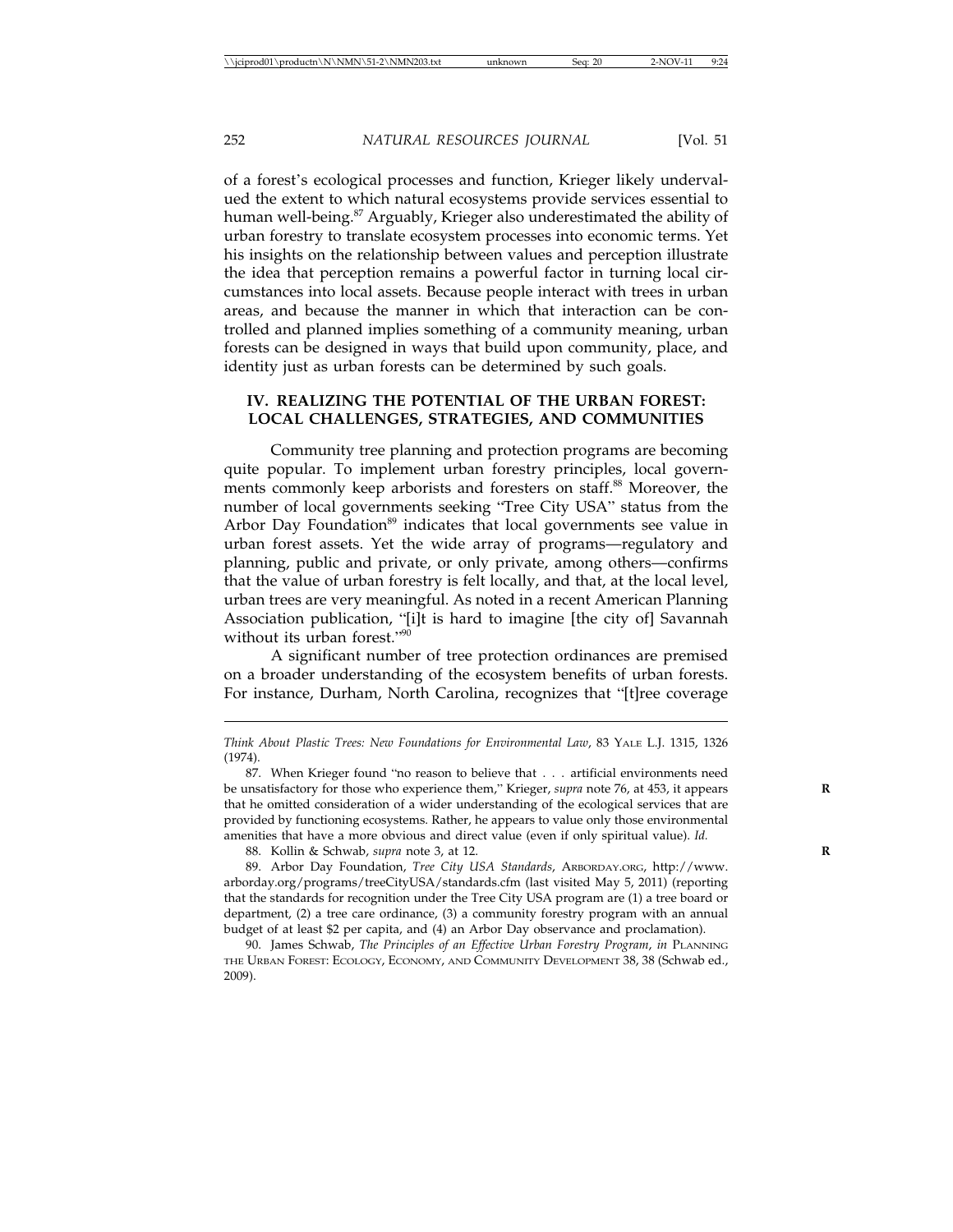serves to reduce glare, noise, air pollution, and soil erosion; to moderate temperatures; to reduce stormwater runoff; to preserve remnants of Durham's native ecology; to provide habitat for native plants and wildlife; to provide a healthy living environment; and to make Durham County a more attractive place to live."91 Likewise, Lake Geneva, Wisconsin, adopted a "Woodland Overlay District" to protect a wide variety of ecological functions, expressed by the city in more technical terms:

These include atmospheric benefits such as removing airborne pollutants, carbon dioxide uptake, oxygen production, and evapotranspiration returns. Water quality benefits include substantial nutrient uptake rates (particularly for nitrogen and phosphorus) and surface runoff reduction in terms of both volumes and velocities. Woodlands provide unique wildlife habitats and food sources. Woodlands are excellent soil stabilizers, greatly reducing runoff-related soil erosion. Woodlands also serve to reduce wind velocities which further reduces soil erosion. Finally, under proper management techniques, woodlands serve as regenerative fuel sources.<sup>92</sup>

Other cities' tree protection schemes are similar, finding that a "healthy urban forest enhances the health and welfare,"93 provides the economic benefits of ecosystems services, $94$  promotes civic awareness and iden-

<sup>91.</sup> DURHAM CITY-COUNTY, N.C., UNIFIED DEVELOPMENT ORDINANCE § 8.3.1.A (2011).

<sup>92.</sup> CITY OF LAKE GENEVA, WIS., MUN. CODE § 98-507(2) (1997). In woodland overlay zones, owners are permitted as of right to engage in selective cutting of not more than 30 percent of the on-site woodlands, *id.* at § 98-206(f), and may seek a conditional use approval to clear cut the property when the applicant can "demonstrate that clear cutting will improve the level of environmental protection on the subject property," *id.* § 98-  $206(g)(2)(a)$ .

<sup>93.</sup> CITY OF AUSTIN, TEX., ORDINANCE NO. 20100204-038, part 1(2) (2010) (ordinance amending City Code §§ 25-8(B)(1) and 6-3-48).

<sup>94.</sup> JACKSON COUNTY, FLA., CODE OF ORDINANCES § 74-201(3) (2010) ("aid[ing] in stabilizing the environment's ecological balance by contributing to the processes of air purification, oxygen regeneration, groundwater recharge, and stormwater runoff retardation, as well as aiding in noise, glare, and heat abatement").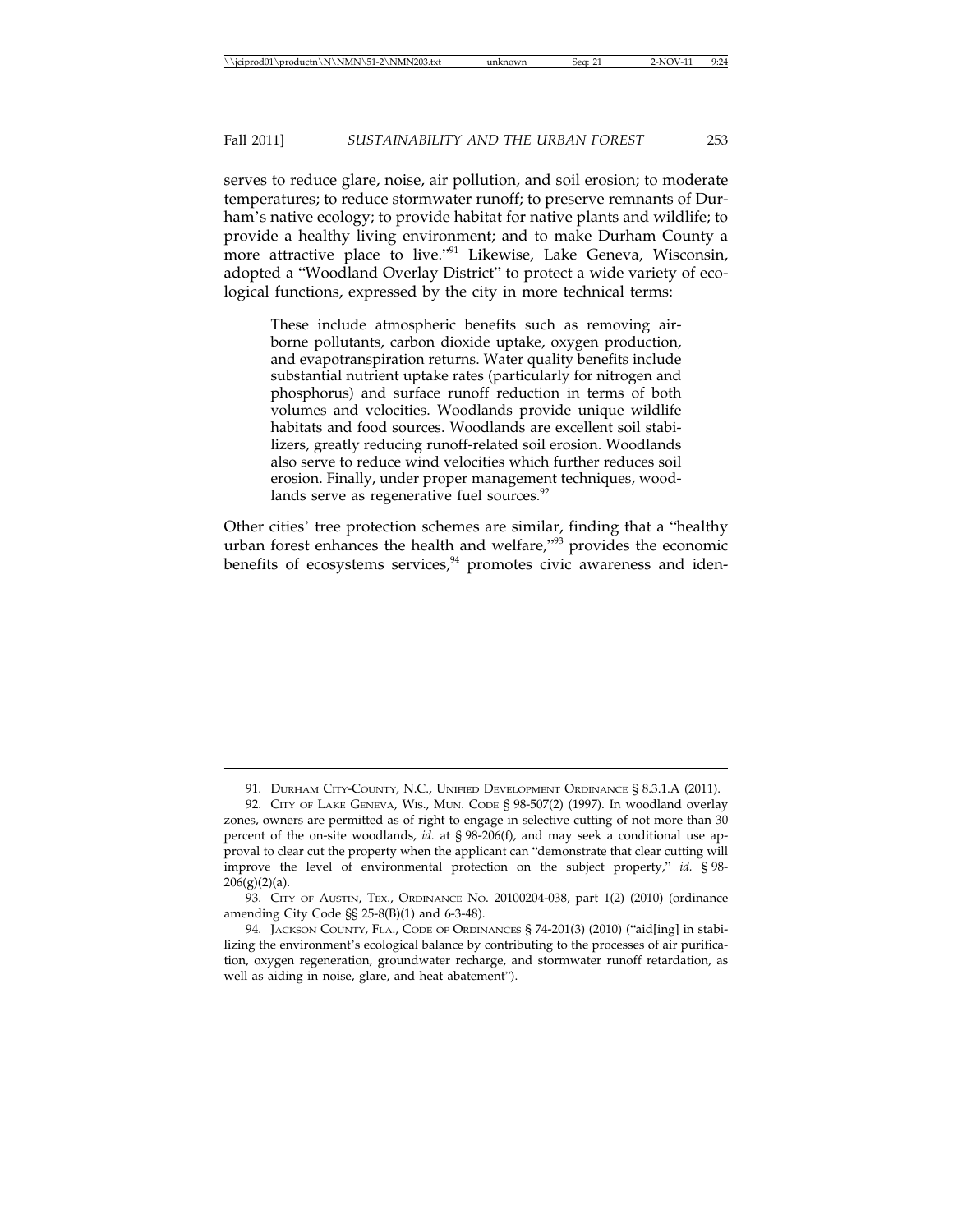tity, $95$  aids in mitigating the psychological impacts of urban life, $96$  and enhances property values.<sup>97</sup>

Ultimately, evidence that urban forest planning—and the urban forest ecosystem analysis, in particular—is influencing community identity and self expression is shown in those communities undertaking the task, two of which are presented below. Although community well-being underlies a local government's choice to promote urban forests, diversity among the approaches to tree planting, maintenance, and protection illustrates how these decisions are quite local. Urban forests are designed, and individual trees are planted, to fulfill particular goals that are deemed relevant and valued in a particular community.

#### **A. Economic Value in Vancouver, Washington**

The urban forest plan in Vancouver, Washington, recognizes the enduring impact of good forest practices that "will be measured over the long term—not just years or decades, but centuries. Vancouver's trees will indeed keep our population healthy and our economy strong."<sup>98</sup> In the mid-nineteenth century, the city of Vancouver enjoyed a "rich and diverse landscape" featuring dense conifer forests, oak woodlands, and prairie lands, much of which was converted in the urbanization of the city.99 However, rapid growth during and after World War II, combined with a significant storm event in 1962, hobbled the city's resources and drove its residents to collaborative action. Today's urban forest vision

99. *Id.* at 1.

<sup>95.</sup> CITY OF SONOMA, CAL. MUN. CODE § 12.08.010 (1975) ("[T]rees in the community and in the neighborhood provide a sense of identity and tradition and enhance property values."); CITY OF MYRTLE BEACH, S.C., MUN. CODE § 903.1 (2006) ("to create special places that are inviting; to create a civic identity").

<sup>96.</sup> CITY OF VENETA, OR., MUN. CODE § 8.10.010(2) (1999) (Trees provide "natural beauty and contrast to the built environment which contributes to the physical and mental well-being of residents."); CITY OF KNOXVILLE, TENN., CITY ORDINANCE §14-27 (2011) ("The purpose and intent of this article is to encourage the preservation and protection of trees within the city because of the unique benefits they provide the community in . . . providing citizens with psychological relief from the increasing complexities of the manmade urban environment."); CITY OF ISSAQUAH, WIS., MUN. CODE § 18.12.010.C.2 (1979) ("Provide visual relief from large expanses of parking areas and reduction of perceived building scale").

<sup>97.</sup> CITY OF ISSAQUAH, WIS., MUN. CODE §18.12.010.C.6 ("Maintain and protect property values and enhance the general appearance of Issaquah").

<sup>98.</sup> STEVE DUH, CONSERVATION TECHNIX, INC., CITY OF VANCOUVER URBAN FORESTRY MANAGEMENT PLAN 3, 3 (2007), *available at* http://www.mrsc.org/govdocs/V35urbforest plan.pdf.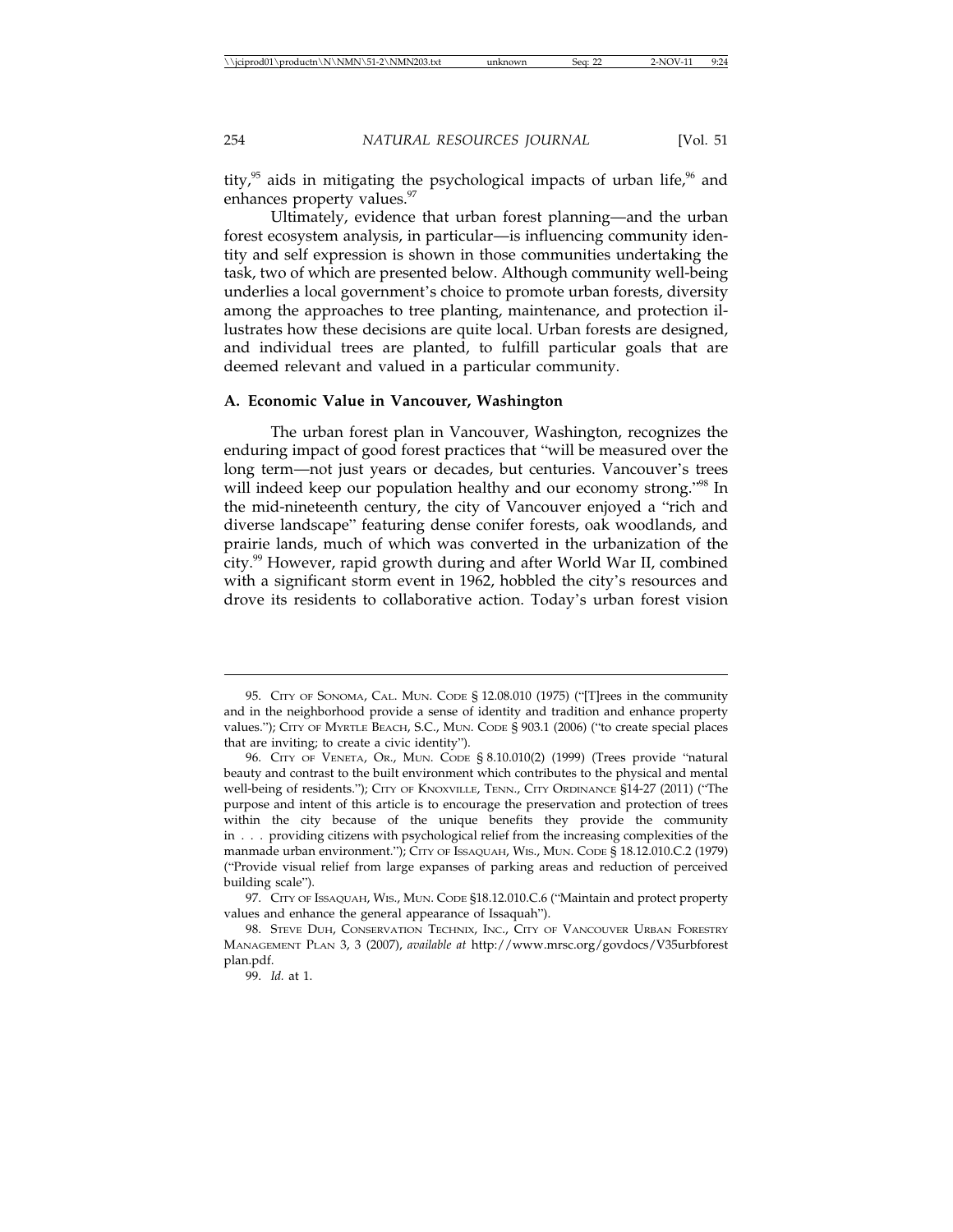acknowledges that Vancouver's green infrastructure "accrues value and provides greater services as time passes."<sup>100</sup>

To capture the economic benefit of urban trees, Vancouver adopted a comprehensive regulatory scheme to protect its trees or otherwise maintain the current level of forest ecosystem services (and, if possible, to increase the level of services). The city regulates tree removal on both private and public property based on the type and size of the particular tree, requires developers to provide tree removal, planting, and maintenance plans with their applications, and integrates its tree-protection policies throughout its development regulations. Hence, tree protection standards appear in regulations governing erosion control<sup>101</sup> and stormwater management, $102$  grading and excavation, and the protection of critical and ecologically sensitive areas.103 Vancouver estimates that its existing urban forest, which provides stormwater control and air pollutant removal services,<sup>104</sup> energy (cooling) cost savings, and improved aesthetics and property values,105 has proven to be a sound investment. Vancouver estimates an annual net benefit per tree of \$1–8 for small trees, \$19-25 for medium-sized trees, and \$48-53 for large trees.<sup>106</sup>

# **B. Public Appearance in San Francisco, California**

In contrast, San Francisco, California, demonstrates that an abstract expression of value in trees has little meaning until the ecosystem services analysis helps design an urban forestry implementation scheme that is adapted to local ecologies. Hence, San Francisco, premised its urban forest plan in part on the community's association with urban trees:

San Franciscans value the City's forest. Most residents are satisfied with the park system and value its presence. A majority are satisfied with the trees on the street where they live. One in four has planted a tree! A majority of San Franciscans want

106. *Id.*

<sup>100.</sup> *Id.* at 7.

<sup>101.</sup> VANCOUVER, WASH., MUN. CODE § 14.24.020 (2009).

<sup>102.</sup> VANCOUVER, WASH., MUN. CODE § 14.25.200 (2009).

<sup>103.</sup> VANCOUVER, WASH., MUN. CODE §§ 20.740.010, 20.740.030 (2005).

<sup>104.</sup> STEVE DUH, *supra* note 98, at 7–8. Vancouver adopts estimates made by American **R** Forests in a 2001 review of the city's urban forest ecosystem. *Id.* at 7.

<sup>105.</sup> *Id.* at 9 ("Well-maintained trees improve residential 'curb appeal' and increase potential buyers' willingness to pay a three to seven percent premium for property. Trees in retail settings increase shoppers' willingness to pay for goods and services by twelve percent. Shoppers also indicate that they are willing to drive farther and stay longer if a retail district is well-landscaped with trees.").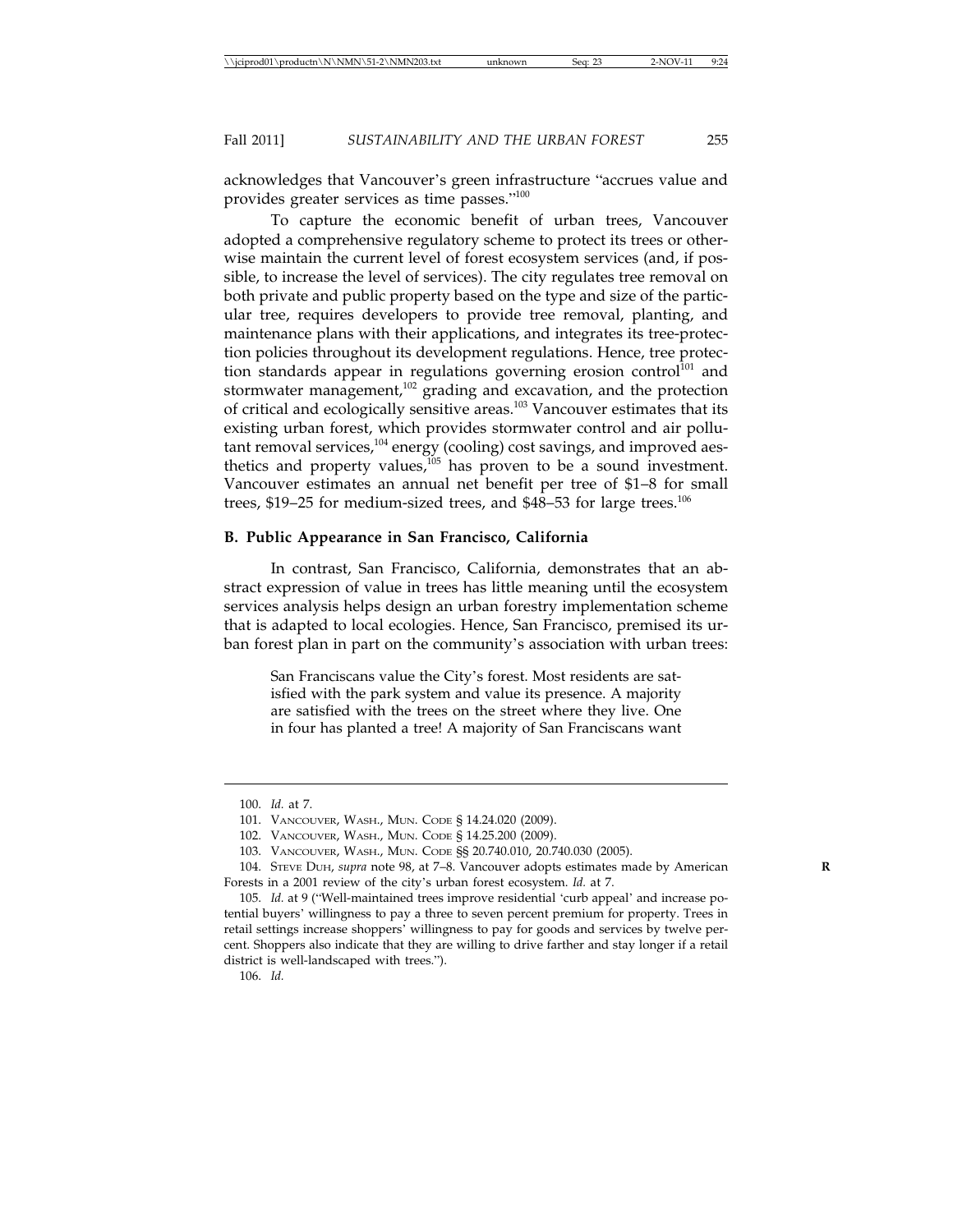City government to take a leadership role in managing the urban forest.<sup>107</sup>

Despite this reported sense of satisfaction, the primary driver for San Francisco's urban forestry is developing a sense of place in public spaces. Tree canopy covers only 12 percent of the city<sup>108</sup> (compared to a national average canopy cover of 27.1 percent, and 19.7 percent in Vancouver, Washington).<sup>109</sup> San Francisco attributes its low coverage to unfinished tree planting projects and the age of its standing trees.<sup>110</sup> Others explain the low canopy cover percentage by reference to the city's history. As one local environmentalist noted, San Francisco "was sand dunes. We're creating an urban forest. It's not like we lost it—we never had it."<sup>111</sup> Regardless of the origin, what concerns San Francisco now is the city's commitment to protect its "urban forest."112 Significantly increasing the canopy coverage of the city's urban forest is admittedly not possible without private involvement, as many urban trees grow on private land.<sup>113</sup> Yet, although the city has convened an Urban Forestry Council, budgeted for tree plantings and maintenance on public property, and even identified trees on private property that are subject to regulation, the city's laws do not apply generally to the treatment of trees on private property.<sup>114</sup>

As Vancouver and San Francisco illustrate, wide variations exist when it comes to local tree protection programs, but this discrepancy

<sup>107.</sup> S.F. URBAN FORESTRY COUNCIL, *supra* note 6, at 17. **R**

<sup>108.</sup> *Id.* at 9. Nevertheless, in San Francisco's urban forest, "over 287 tons of ozone, particulates, nitrous oxides, sulfur dioxide and carbon monoxide are taken out of the air by the urban forest. The value of this environmental benefit is \$1.3 million per year. In addition, San Francisco's trees remove 5,100 tons of carbon from the atmosphere and store approximately 194,000 tons as biomass" (emphasis omitted). *Id.* at 10.

<sup>109.</sup> STEVE DUH, *supra* note 98, at 5. **R**

<sup>110.</sup> S.F. URBAN FORESTRY COUNCIL, *supra* note 6, at 6. **R**

<sup>111.</sup> Patricia Yollin, *Group Brings City Under the Canopy*, SFGATE.COM, Nov. 19, 2006, http://articles.sfgate.com/2006-11-19/bay-area/17322020\_1\_urban-forest-tree-plantings/2 (quoting Isabel Wade, Exec. Dir. of the Neighborhood Parks Council).

<sup>112.</sup> This term is defined to include trees in rights-of-way or other public property, landmark trees, and "significant trees," which include trees that lie at least partially within 10 feet of a public right-of-way and meet certain size requirements. S.F. PUB. WORKS CODE, Art. 16, §§ 802, 810A (1996), *available at* http://www.amlegal.com/nxt/gateway.dll/ California/publicworks/publicworkscode?f=templates\$fn=default.htm\$3.0\$vid=amlegal: sanfrancisco\_ca\$sync=1.

<sup>113.</sup> *See* James R. Clark et al., *A Model of Urban Forest Sustainability*, 23 J. ARBORICULTURE 17, 21 (1997) (stating that local governments typically confront this issue, as the majority of trees in urban forests grow on private lands).

<sup>114.</sup> S.F. PUB. WORKS CODE, *supra* note 112, at § 802 (explaining that the definitions section of the Public Works Code distinguishes between public and private property and states that the code only applies to public trees).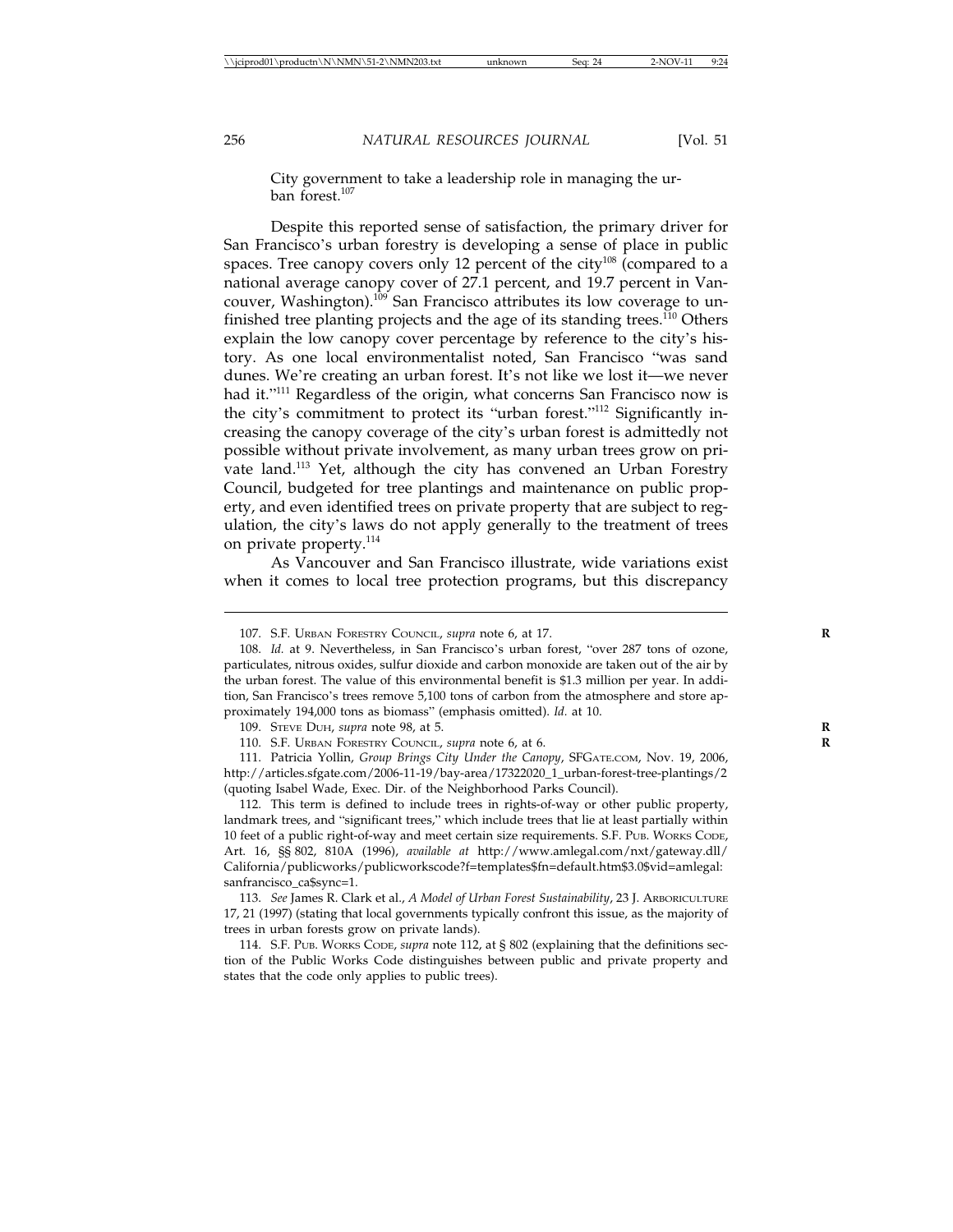also suggests that the urban forest means something different to different communities. Through an ecosystem services analysis, local governments can better understand the relevance of urban forests to local economies, social welfare, and environmental health. Yet comparing different local approaches to urban forestry also suggests that the urban forest is not being understood in the abstract, either as an inherent value or as a mandate. The urban forest presents different opportunities based on local contexts and ecosystem needs, and the ecosystem service analysis helps local governments determine how the urban forest can serve as a local asset. As illustrated above, local ecosystem value is derived from the functions that trees serve in a particular community.

#### **C. Urban Environmental Justice and Urban Forests**

Another difficult dilemma in urban forestry relates to the equitable distribution of ecosystem benefits. Municipal tree programs have been viewed skeptically for their impacts on race, gender, and economic status,<sup>115</sup> a skepticism that seems well-supported by the distribution of urban forest resources among different neighborhoods.<sup>116</sup> However, the appropriate conclusions about the distributional impacts of urban forest programs may be derivative of scale. On one hand, the benefits and enjoyment of urban forests are more accessible, and therefore, more inclusive than wilderness areas; the accessibility of forests in urban areas serves as a distributional tool to insure that urban populations may benefit from the interactional services offered by trees. Yet within urban areas and among neighborhoods, whether based on trees per acre or per capita, canopy cover and tree plantings (and as a result, tree maintenance expenditures) appear to historically favor affluent over low-income areas as a consequence of available space as well as public and private planning priorities.<sup>117</sup>

In a sense, the distributional justice question illustrates that the urban forest can be manipulated to achieve particular social goals that relate to the services provided by trees. That is, the "naturalness" of trees does not prevent urban foresters from accomplishing distributional goals in the urban forest context, and, as such, may be less problematic than forming a strategy to resolve historical social inequities, such as patterns

<sup>115.</sup> *See generally* Braverman, *supra* note 81; Harold A. Perkins et al., *Inequitable Access to* **R** *Urban Reforestation: The Impact of Urban Political Economy on Housing Tenure and Urban Forests*, 21 CITIES 291, 292 (2004).

<sup>116.</sup> *See, e.g.,* STEVE DUH, *supra* note 98, at 3. **R**

<sup>117.</sup> *See* Kollin & Schwab, *supra* note 3, at 9 ("[E]fforts to cut costs for subsidized hous- **R** ing by eliminating trees and landscaping may exacerbate the social ills of disadvantaged urban communities, resulting in greater overall costs.").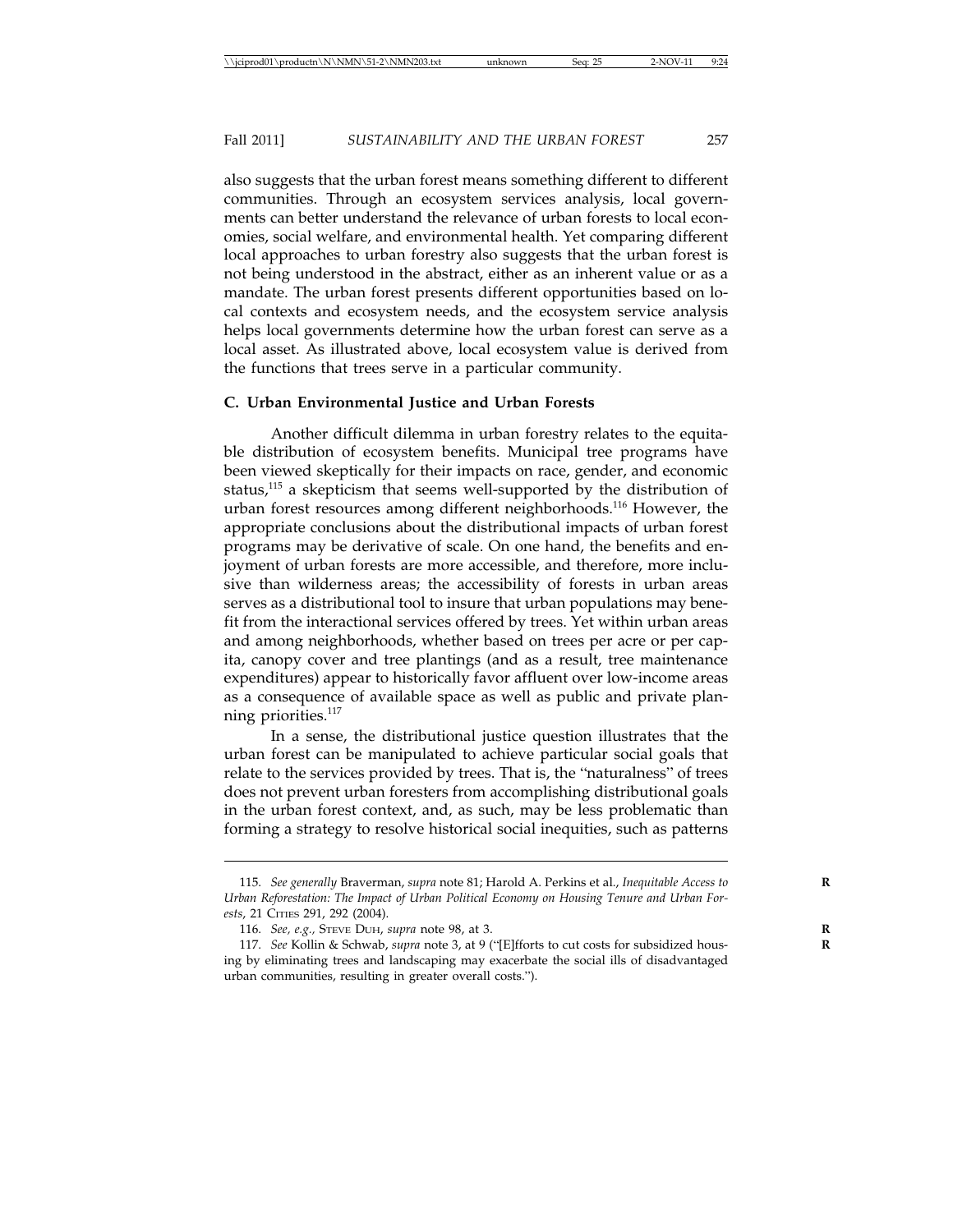of residential segregation. On the other hand, the urban forest presents distributional opportunities to resolve these historical patterns, although tree planting opportunities may be limited by existing pavement, built setback areas, private property boundaries, and other challenges for local governments in implementing tree canopy goals.118 In either event, addressing this social problem will require valuing and prioritizing among the services offered by urban forests.

As has been observed, "[t]rade-offs among ecosystem services increase the likelihood of sociopolitical debates because different groups are likely to place different relative values on different services."119 As with all urban infrastructure, the purposes served by urban forests will be largely determined by local needs. The question here relates to how different neighborhoods perceive of, and can benefit from, the services of urban forests. In some areas, communities may desire greener surroundings but may be unable to maximize the ecological, social, or economic benefits of trees due to past practices of privatization, shrinking availability of planting space, or local uses for trees. In these areas, vacant properties, public open spaces, and street tree plantings will exhaust planting opportunities. In others, demolition of deteriorated structures and concrete removal will provide opportunities to add forest services to historically underserved neighborhoods. Yet, because urban forests can be designed to benefit urban areas under the guidance of an ecosystem services analysis, local governments employing this analysis will be able to link the benefits of planning the urban forest to the areas of a community where such services are needed.

#### **V. CONCLUSION**

Urban forests provide the benefits of a natural, cost-effective green infrastructure. In urban areas, trees "soothe eyes and spirits, they shade, they form special places for recreation or relaxation, they provide habitat for birds and other wildlife, they purify the air, and they increase the market value of real estate."120 In light of evidence that the economic benefits of maintaining functional urban ecosystems exceed management

<sup>118.</sup> *See generally,* Alexandra Dapolito Dunn, *Siting Green Infrastructure: Legal and Policy Solutions to Alleviate Urban Poverty and Promote Healthy Communities*, 37 ENVTL. AFF. 41 (2010).

<sup>119.</sup> WATER SCI. & TECH. BD., *supra* note 79, at 181. **R**

<sup>120.</sup> Lawrence, *supra* note 5, at 35 (attributing the meaning of urban trees to the intentions of landscaping in the seventeenth and eighteenth centuries).